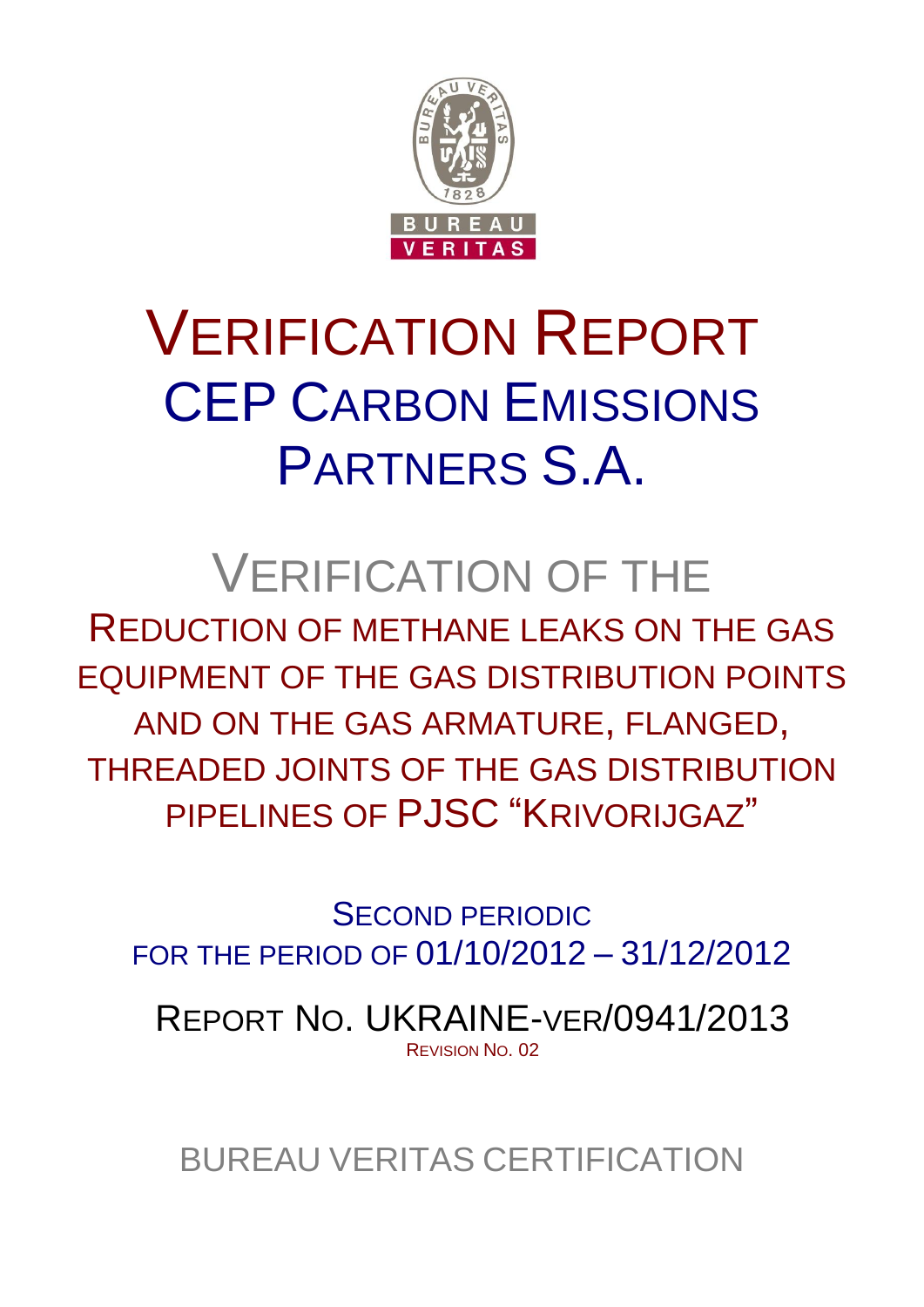**BUREAU VERITAS CERTIFICATION** 

Report No: UKRAINE-ver/0941/2013



**VERIFICATION REPORT** 

| Date of first issue:<br>09/04/2013                                                                                                                                                                                                                                                                                                                                                                                                                                                                            | Organizational unit:<br><b>Holding SAS</b> | <b>Bureau Veritas Certification</b>                                                                                                                                                                                                                                                                                                                                                                                                                                                                                                                                                                                                                                                                                                                                                                                 |  |
|---------------------------------------------------------------------------------------------------------------------------------------------------------------------------------------------------------------------------------------------------------------------------------------------------------------------------------------------------------------------------------------------------------------------------------------------------------------------------------------------------------------|--------------------------------------------|---------------------------------------------------------------------------------------------------------------------------------------------------------------------------------------------------------------------------------------------------------------------------------------------------------------------------------------------------------------------------------------------------------------------------------------------------------------------------------------------------------------------------------------------------------------------------------------------------------------------------------------------------------------------------------------------------------------------------------------------------------------------------------------------------------------------|--|
| Client:<br>CEP Carbon Emissions Partners S.A.                                                                                                                                                                                                                                                                                                                                                                                                                                                                 | Client ref.:<br><b>Fabian Knodel</b>       |                                                                                                                                                                                                                                                                                                                                                                                                                                                                                                                                                                                                                                                                                                                                                                                                                     |  |
| Summary:<br>Committee, as well as the host country criteria.                                                                                                                                                                                                                                                                                                                                                                                                                                                  |                                            | Bureau Veritas Certification has made the 2nd periodic verification for the period of 01/10/2012 - 31/12/2012<br>of the "Reduction of methane leaks on the gas equipment of the gas distribution points and on the gas<br>armature, flanged, threaded joints of the gas distribution pipelines of PJSC "Krivorijgaz" project of CEP Carbon<br>Emissions Partners S.A. located in Kryvyi Rih city and the territories adjoining the city, Ukraine, and applying<br>JI specific approach, on the basis of UNFCCC criteria for the JI, as well as criteria given to provide for<br>consistent project operations, monitoring and reporting. UNFCCC criteria (but for the crediting period) refer to<br>Article 6 of the Kyoto Protocol, the JI rules and modalities and the subsequent decisions by the JI Supervisory |  |
|                                                                                                                                                                                                                                                                                                                                                                                                                                                                                                               |                                            | The verification scope is defined as a periodic independent review and ex post determination by the Accredited<br>Entity of the monitored reductions in GHG emissions during defined verification period, and consisted of the<br>following three phases: i) desk review of the monitoring report against project design and the baseline and<br>monitoring plan; ii) follow-up interviews with project stakeholders; iii) resolution of outstanding issues and the<br>issuance of the final verification report and opinion. The overall verification, from Contract Review to<br>Verification Report & Opinion, was conducted using Bureau Veritas Certification internal procedures.                                                                                                                             |  |
| Actions Requests (CR, CAR and FAR), presented in Appendix A.                                                                                                                                                                                                                                                                                                                                                                                                                                                  |                                            | The first output of the verification process is a list of Clarification, Corrective Actions Requests, Forward                                                                                                                                                                                                                                                                                                                                                                                                                                                                                                                                                                                                                                                                                                       |  |
| period from 01/10/2012 to 31/12/2012.                                                                                                                                                                                                                                                                                                                                                                                                                                                                         |                                            | In summary, Bureau Veritas Certification confirms that the project is implemented as planned and described in<br>approved project design documents. Installed equipment being essential for generating emission reduction<br>runs reliably and is calibrated appropriately. The monitoring system is in place and the project is generating<br>GHG emission reductions. The GHG emission reduction is calculated accurately and without material errors,<br>omissions, or misstatements, and the ERUs issued totalize 31 008 tonnes of CO <sub>2</sub> equivalent for the monitoring<br>Our opinion relates to the project's GHG emissions and resulting GHG emission reductions reported and<br>related to the approved project baseline and monitoring, and its associated documents.                             |  |
| Report No.:<br>UKRAINE-ver/0941/2013                                                                                                                                                                                                                                                                                                                                                                                                                                                                          | Subject Group:<br>JI                       |                                                                                                                                                                                                                                                                                                                                                                                                                                                                                                                                                                                                                                                                                                                                                                                                                     |  |
| Project title:<br>"Reduction of methane leaks on the gas equipment<br>of the gas distribution points and on the gas<br>armature, flanged, threaded joints of the gas<br>distribution pipelines of PJSC "Krivorijgaz"<br>Work carried out by:<br>Viacheslav Yeriomin - Team Leader, Climate<br><b>Change Lead Verifier</b><br>Oleg Skoblyk - Team Member, Climate Change<br>Verifier<br>Work reviewed by:<br>Ivan Sokolov - Internal Technical Reviewer<br>Oleksandr Kuzmenko - Technical Specialist<br>Rurgou |                                            | No distribution without permission from the<br>Client or responsible organizational unit                                                                                                                                                                                                                                                                                                                                                                                                                                                                                                                                                                                                                                                                                                                            |  |
| Work approved by:<br>Ivan Sokolov - Climate Change Operational                                                                                                                                                                                                                                                                                                                                                                                                                                                | <del>ertificatio</del>                     | Limited distribution                                                                                                                                                                                                                                                                                                                                                                                                                                                                                                                                                                                                                                                                                                                                                                                                |  |
| Manager<br>Rev. No.:<br>Date of this revision:<br>02<br>01/10/2013                                                                                                                                                                                                                                                                                                                                                                                                                                            | Number of pages?<br>25                     | Unrestricted distribution                                                                                                                                                                                                                                                                                                                                                                                                                                                                                                                                                                                                                                                                                                                                                                                           |  |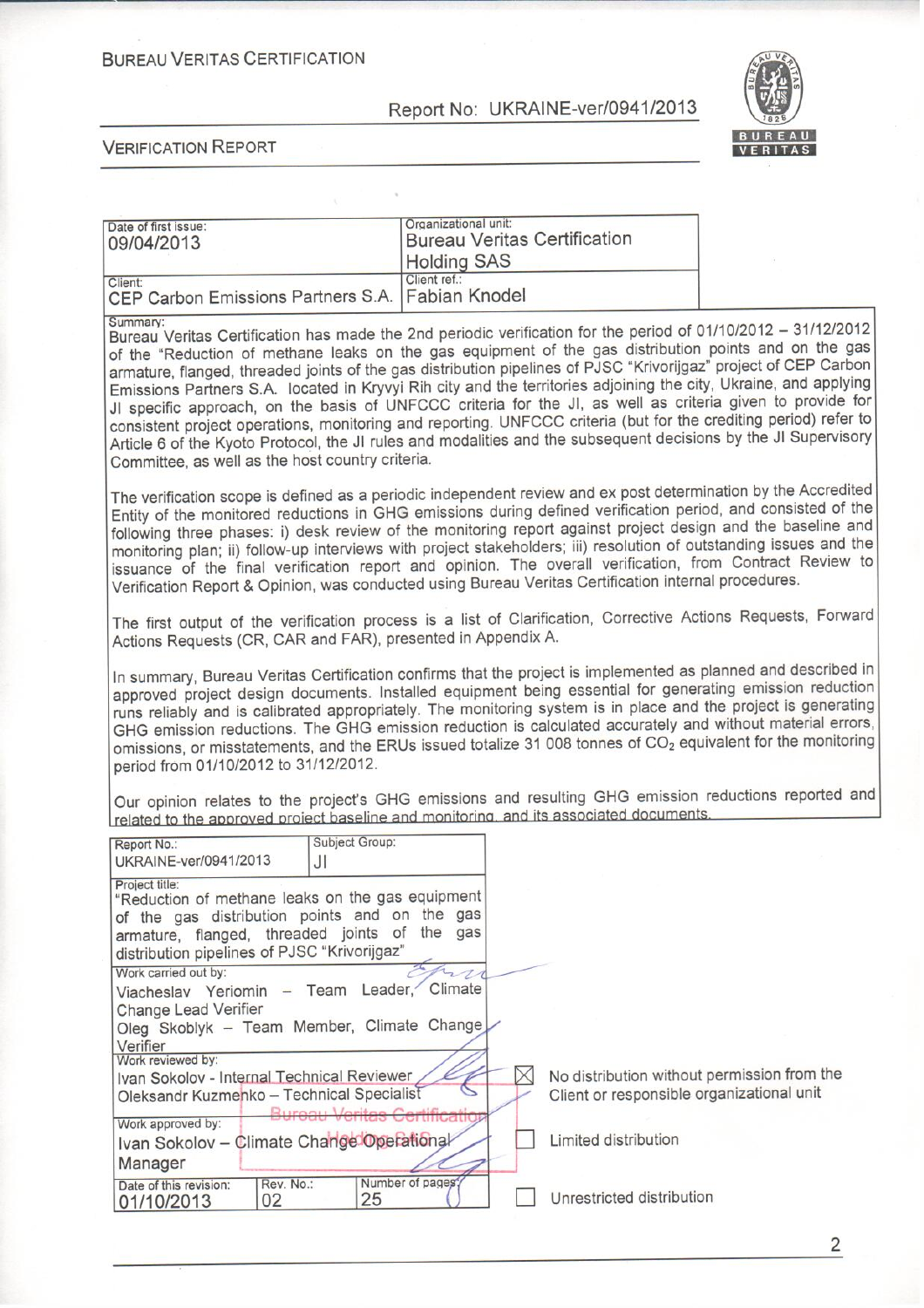

VERIFICATION REPORT

## *Table of Contents Page*

| 1              |                                                                     |                |
|----------------|---------------------------------------------------------------------|----------------|
| 1.1            | Objective                                                           | $\overline{4}$ |
| 1.2            | Scope                                                               | 4              |
| 1.3            | <b>Verification Team</b>                                            | 4              |
| $\overline{2}$ |                                                                     | $.5\,$         |
| 2.1            | <b>Review of Documents</b>                                          | 5              |
| 2.2            | Follow-up Interviews                                                | 6              |
| 2.3            | Resolution of Clarification, Corrective and Forward Action Requests | 6              |
| 3              |                                                                     |                |
| 3.1            | Remaining issues and FARs from previous verifications               | $\overline{7}$ |
| 3.2            | Project approval by Parties involved (90-91)                        | 7              |
| 3.3            | Project implementation (92-93)                                      | $\overline{7}$ |
| 3.4            | Compliance of the monitoring plan with the monitoring methodology   | 10             |
| 3.5            | $(94-98)$                                                           | 10             |
|                | Revision of monitoring plan (99-100)                                | 11             |
| 3.6            | Data management (101)                                               |                |
| 3.7            | Verification regarding programmes of activities (102-110)           | 12             |
| 4              |                                                                     |                |
| 5              |                                                                     |                |
|                | APPENDIX A: COMPANY PROJECT VERIFICATION PROTOCOL 17                |                |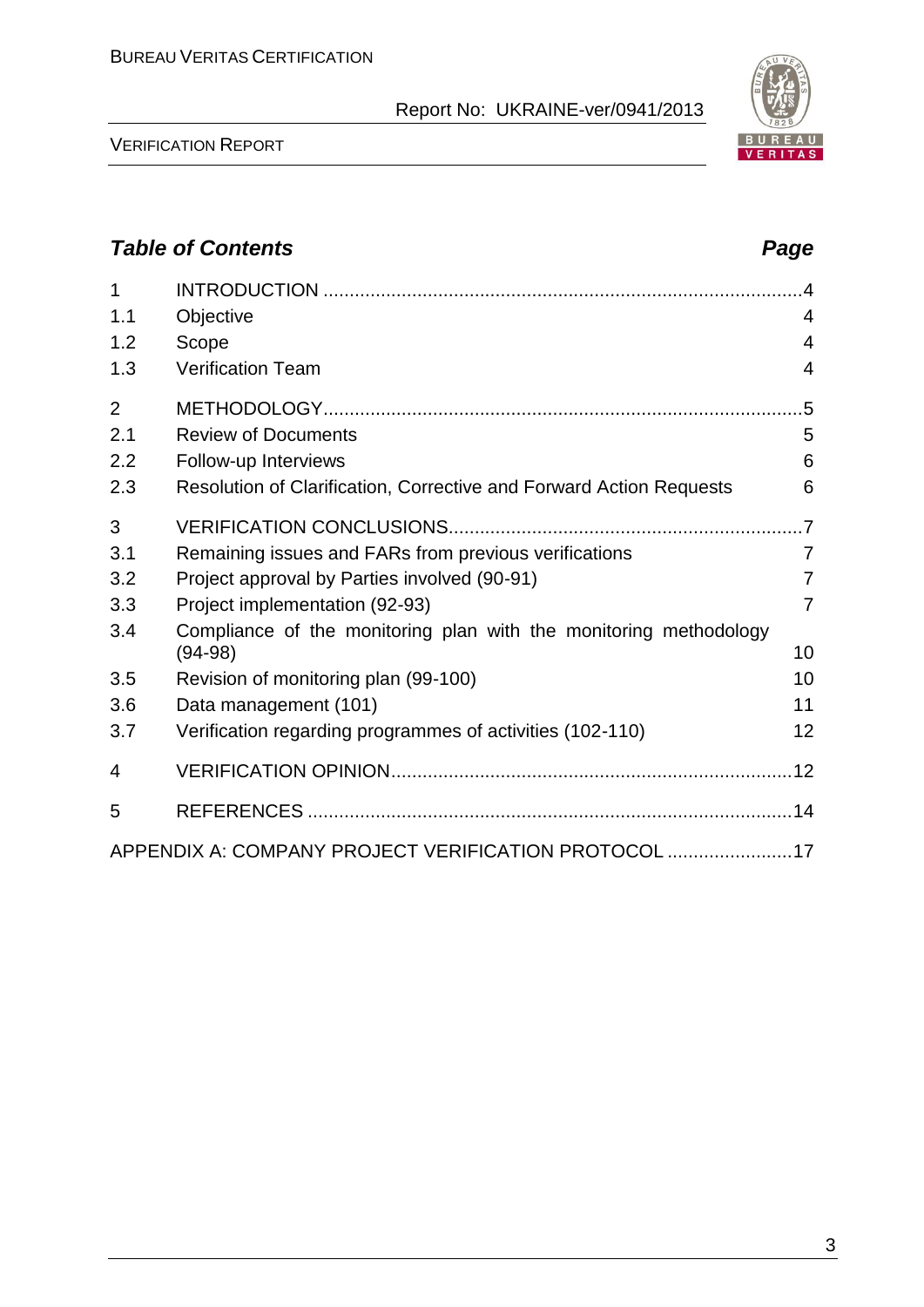

VERIFICATION REPORT

## **1 INTRODUCTION**

CEP Carbon Emissions Partners S.A. has commissioned Bureau Veritas Certification to verify the emissions reductions of its JI project "Reduction of methane leaks on the gas equipment of the gas distribution points and on the gas armature, flanged, threaded joints of the gas distribution pipelines of PJSC "Krivorijgaz" (hereafter called "the project") located in the territory of Kryvyi Rih city and the territories adjoining the city, Ukraine.

This report summarizes the findings of the verification of the project, performed on the basis of UNFCCC criteria, as well as criteria given to provide for consistent project operations, monitoring and reporting.

The verification covers the period from October 1, 2012 to December 31, 2012.

## **1.1 Objective**

Verification is the periodic independent review and ex post determination by the Accredited Independent Entity of the monitored reductions in GHG emissions during defined verification period.

The objective of verification can be divided in Initial Verification and Periodic Verification.

UNFCCC criteria refer to Article 6 of the Kyoto Protocol, the JI rules and modalities and the subsequent decisions by the JI Supervisory Committee, as well as the host country criteria.

## **1.2 Scope**

The verification scope is defined as an independent and objective review of the project design document, the project's baseline study, monitoring plan and monitoring report, and other relevant documents. The information in these documents is reviewed against Kyoto Protocol requirements, UNFCCC rules and associated interpretations.

The verification is not meant to provide any consulting towards the Client. However, stated requests for clarifications, corrective and/or forward actions may provide input for improvement of the project monitoring towards reductions in the GHG emissions.

## **1.3 Verification Team**

The verification team consists of the following personnel:

#### Viacheslav Yeriomin

Bureau Veritas Certification Team Leader, Climate Change Lead Verifier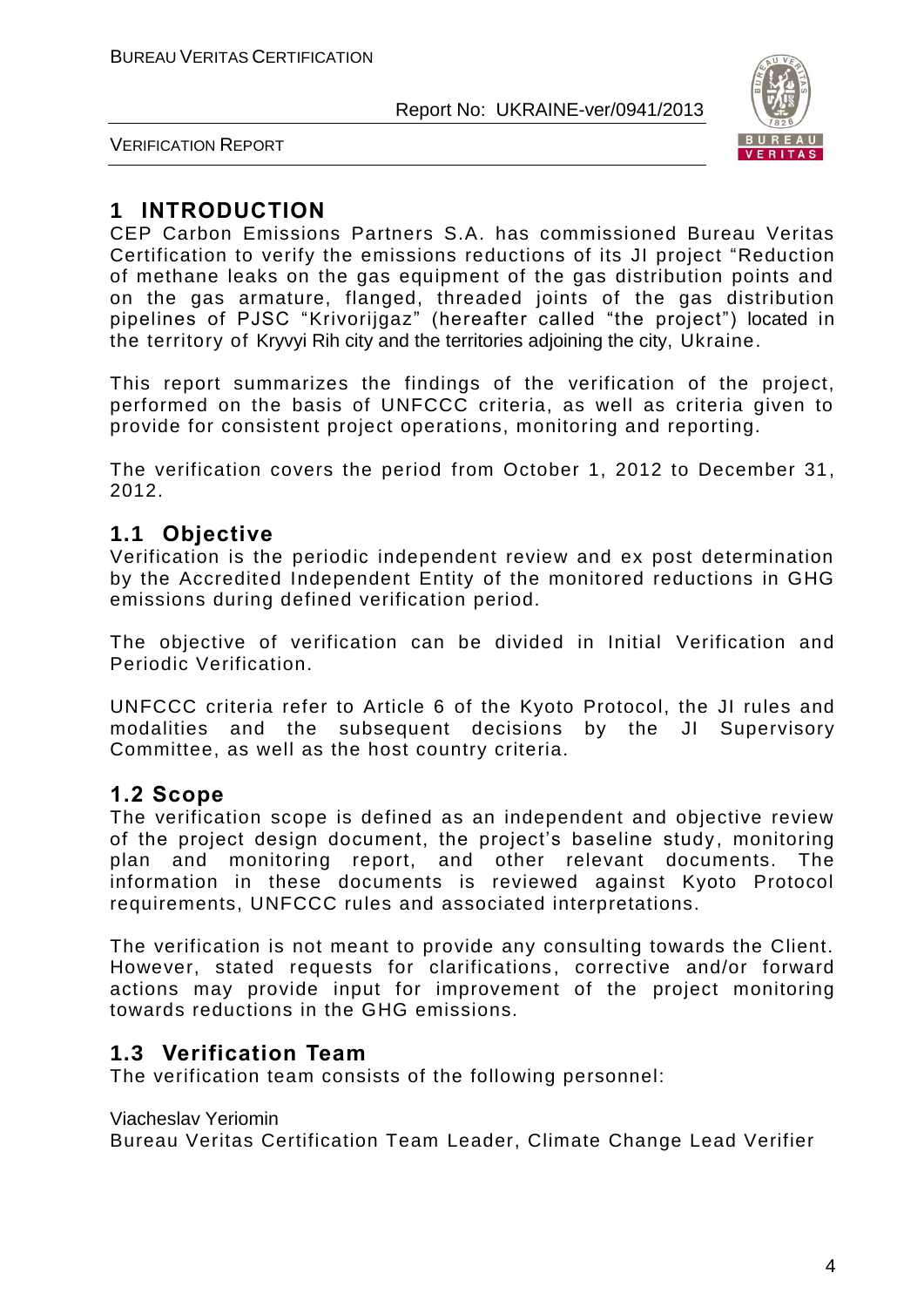

VERIFICATION REPORT

Oleg Skoblyk Bureau Veritas Certification Team Member, Climate Change Verifier

This verification report was reviewed by:

Ivan Sokolov Bureau Veritas Certification Internal Technical Reviewer

Oleksandr Kuzmenko

Bureau Veritas Certification Technical Specialist.

## **2 METHODOLOGY**

The overall verification, from Contract Review to Verification Report & Opinion, was conducted using Bureau Veritas Certification internal procedures.

In order to ensure transparency, a verification protocol was customized for the project, according to the version 01 of the Joint Implementation Determination and Verification Manual, issued by the Joint Implementation Supervisory Committee at its 19 meeting on 04/12/2009. The protocol shows, in a transparent manner, criteria (requirements), means of verification and the results from verifying the identified criteria. The verification protocol serves the following purposes:

- It organizes, details and clarifies the requirements a JI project is expected to meet;
- It ensures a transparent verification process where the verifier will document how a particular requirement has been verified and the result of the verification.

The completed verification protocol is enclosed in Appendix A to this report.

## **2.1 Review of Documents**

The Monitoring Report (MR) submitted by CEP Carbon Emissions Partners S.A. and additional background documents related to the project design and baseline, i.e. country Law, Project Design Document (PDD), Approved CDM methodology, Determination Report of the project issued by Bureau Veritas Certification Holding SAS, No. UKRAINE-det/0691/2012 dated 21/09/2012, Guidance on criteria for baseline setting and monitoring, Host party criteria, Kyoto Protocol, Clarifications on Verification Requirements to be Checked by an Accredited Independent Entity were reviewed.

The verification findings presented in this report relate to the Monitoring Report for the period of 01/10/2012 – 31/12/2012, version 01 dated 04/03/2013 and version 02 dated 20/09/2013, and project as described in the determined PDD.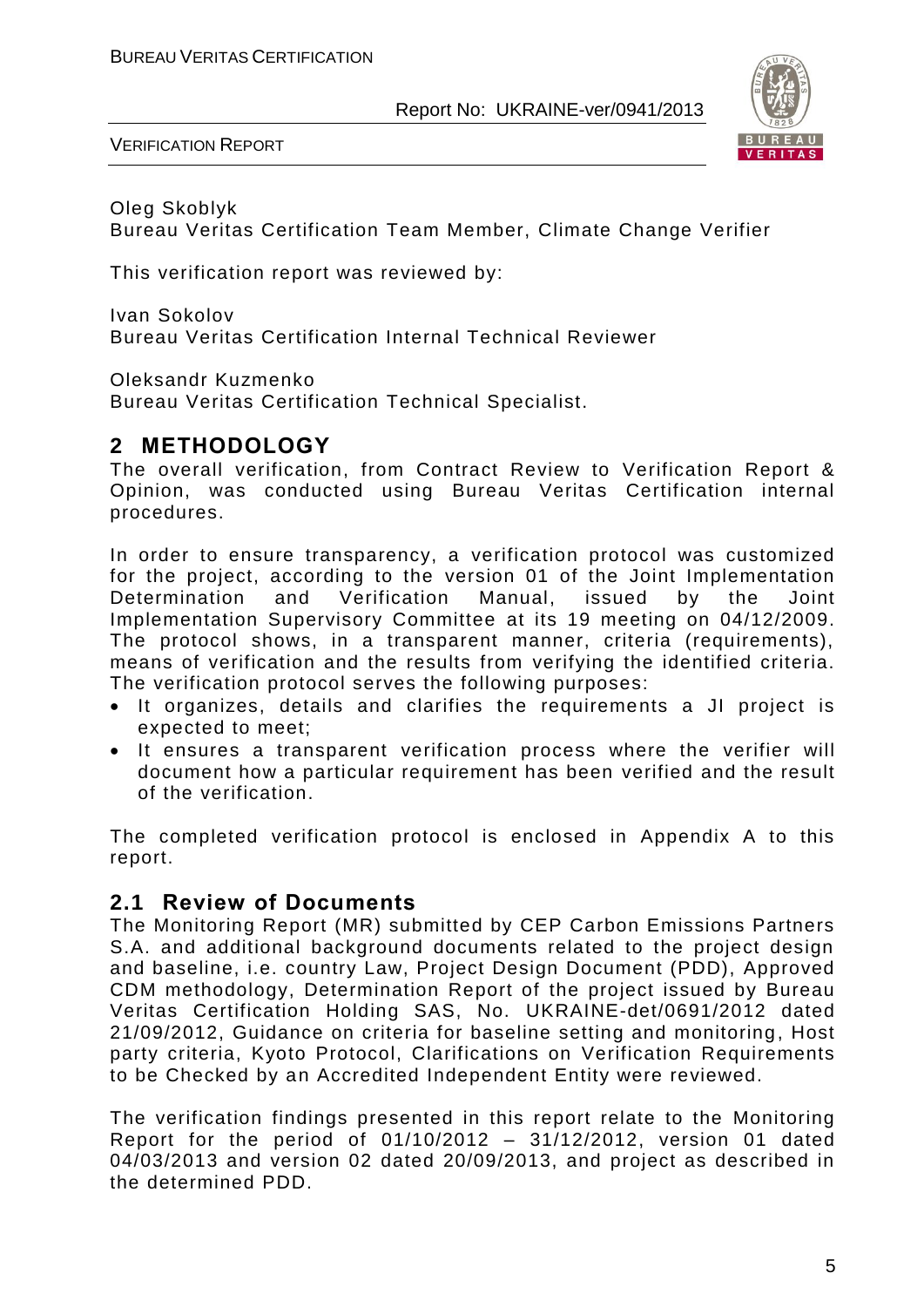

VERIFICATION REPORT

## **2.2 Follow-up Interviews**

On 03/09/2013 Bureau Veritas Certification performed (on-site) interviews with project stakeholders to confirm selected information and to resolve issues identified in the document review. Representatives of PJSC "Krivorijgaz" and CEP Carbon Emissions Partners S.A. were interviewed (see References). The main topics of the interviews are summarized in Table 1.

#### **Table 1 Interview topics**

| Interviewed<br>organization                                    | <b>Interview topics</b>                                                                                                                                                                                                                                                                  |
|----------------------------------------------------------------|------------------------------------------------------------------------------------------------------------------------------------------------------------------------------------------------------------------------------------------------------------------------------------------|
| PJSC "Krivorijgaz"                                             | $\triangleright$ Organizational structure<br>Responsibilities and authorities<br>➤<br>$\triangleright$ Training of personnel<br>Quality management procedures and technologies<br>Operation of equipment (logging)<br>Metering equipment control<br>Record keeping system, database<br>⋗ |
| Consultant:<br>CEP Carbon<br><b>Emissions Partners</b><br>S.A. | Baseline methodology<br>⋗<br>Monitoring plan<br>⋗<br>Monitoring report<br>⋗<br>Deviations from the PDD<br>⋗                                                                                                                                                                              |

## **2.3 Resolution of Clarification, Corrective and Forward Action Requests**

The objective of this phase of the verification is to raise the requests for corrective actions and clarification and any other outstanding issues that needed to be clarified for Bureau Veritas Certification positive conclusion on the GHG emission reduction calculation.

If the Verification Team, in assessing the monitoring report and supporting documents, identifies issues that need to be corrected, clarified or improved with regard to the monitoring requirements, it should raise these issues and inform the project participants of these issues in the form of:

(a) Corrective action request (CAR), requesting the project participants to correct a mistake that is not in accordance with the monitoring plan;

(b) Clarification request (CL), requesting the project participants to provide additional information for the Verification Team to assess compliance with the monitoring plan;

(c) Forward action request (FAR), informing the project participants of an issue, relating to the monitoring that needs to be reviewed during the next verification period.

The Verification Team will make an objective assessment as to whether the actions taken by the project participants, if any, satisfactorily resolve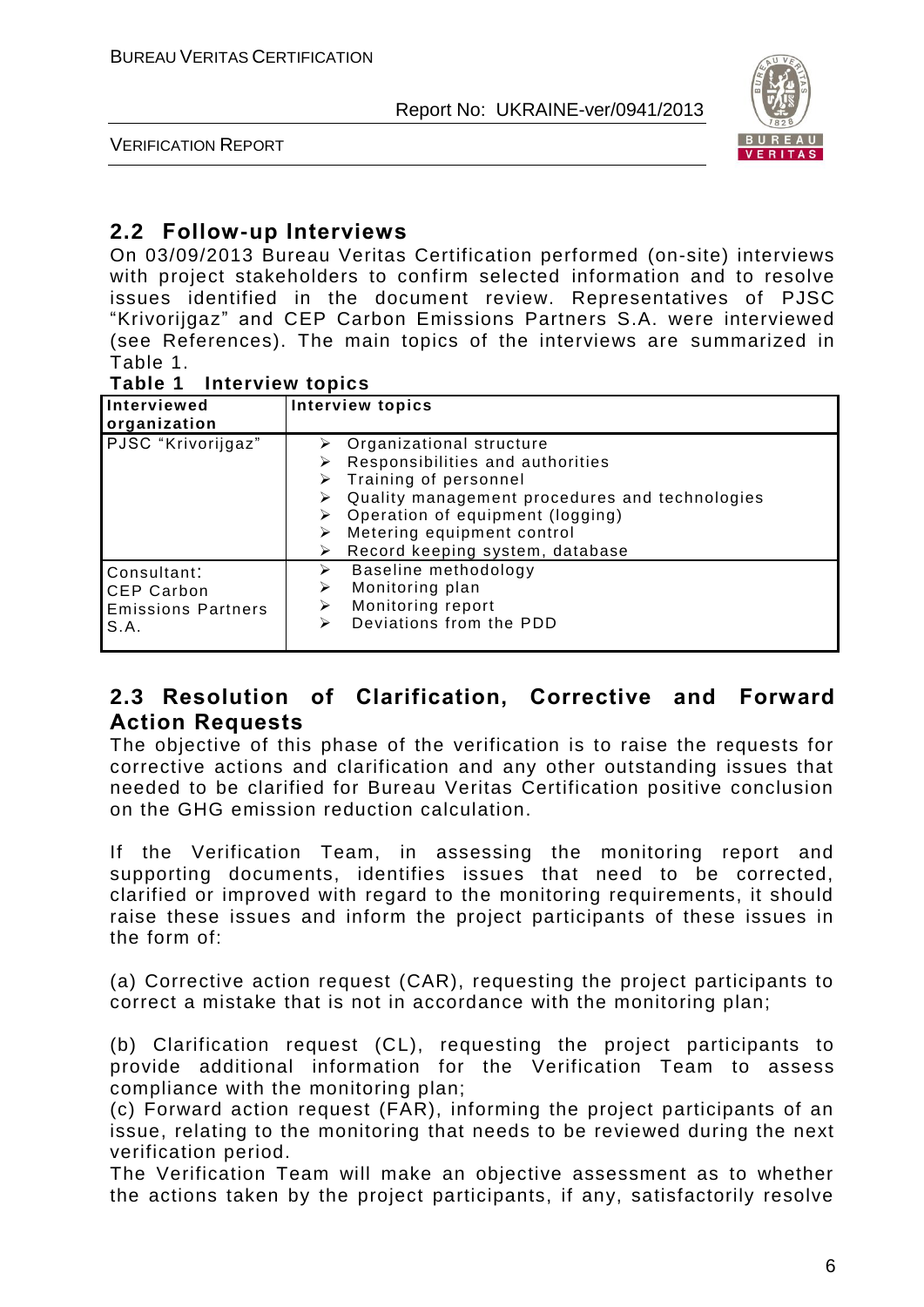

VERIFICATION REPORT

the issues raised, if any, and should conclude its findings of the verification.

To guarantee the transparency of the verification process, the concerns raised are documented in more detail in the verification protocol in Appendix A.

## **3 VERIFICATION CONCLUSIONS**

In the following sections, the conclusions of the verification are stated.

The findings from the desk review of the original monitoring documents and the findings from interviews during the follow up visit are described in the Verification Protocol in Appendix A.

The Clarification, Corrective and Forward Action Requests are stated, where applicable, in the following sections and are further documented in the Verification Protocol in Appendix A. The verification of the Project resulted in 3 Corrective Action Requests and 1 Clarification Request.

The number between brackets at the end of each section corresponds to the DVM paragraph.

## **3.1 Remaining issues and FARs from previous verifications**

There aren't any remaining issues and FARs from previous verifications.

## **3.2 Project approval by Parties involved (90-91)**

The project obtained approval by the Host party (Ukraine) - Letter of Approval No. 3117/23/7 issued by the State Environmental Investment Agency of Ukraine dated 19/10/2012, and written project approval by the party – buyer of the emission reduction units (Switzerland) - Letter of Approval No. J294-0485 issued by the Federal Office for the Environment of Switzerland (FOEN) dated 24/10/2012.

The abovementioned written approvals are unconditional.

## **3.3 Project implementation (92-93)**

PJSC "Krivorijgaz" is an enterprise that provides transportation and supply of liquefied and natural gas in the city of Kryvyi Rih and Kryvyi Rih district. Today PJSC "Krivorijgaz" supplies natural and liquefied gas to industrial enterprises (181), public -service facilities (1 767), consumers and population (287 290 apartments).

The structure of existing tariffs for gas transportation regulated by the state does not take into account the amortization and investment needs of gas distribution enterprises. This leads to a lack of financing for repair works and modernization of gas networks, purchase of proper technological equipment and components, and, as a result, contributes to the increase of methane leaks at PJSC "Krivorijgaz" facilities.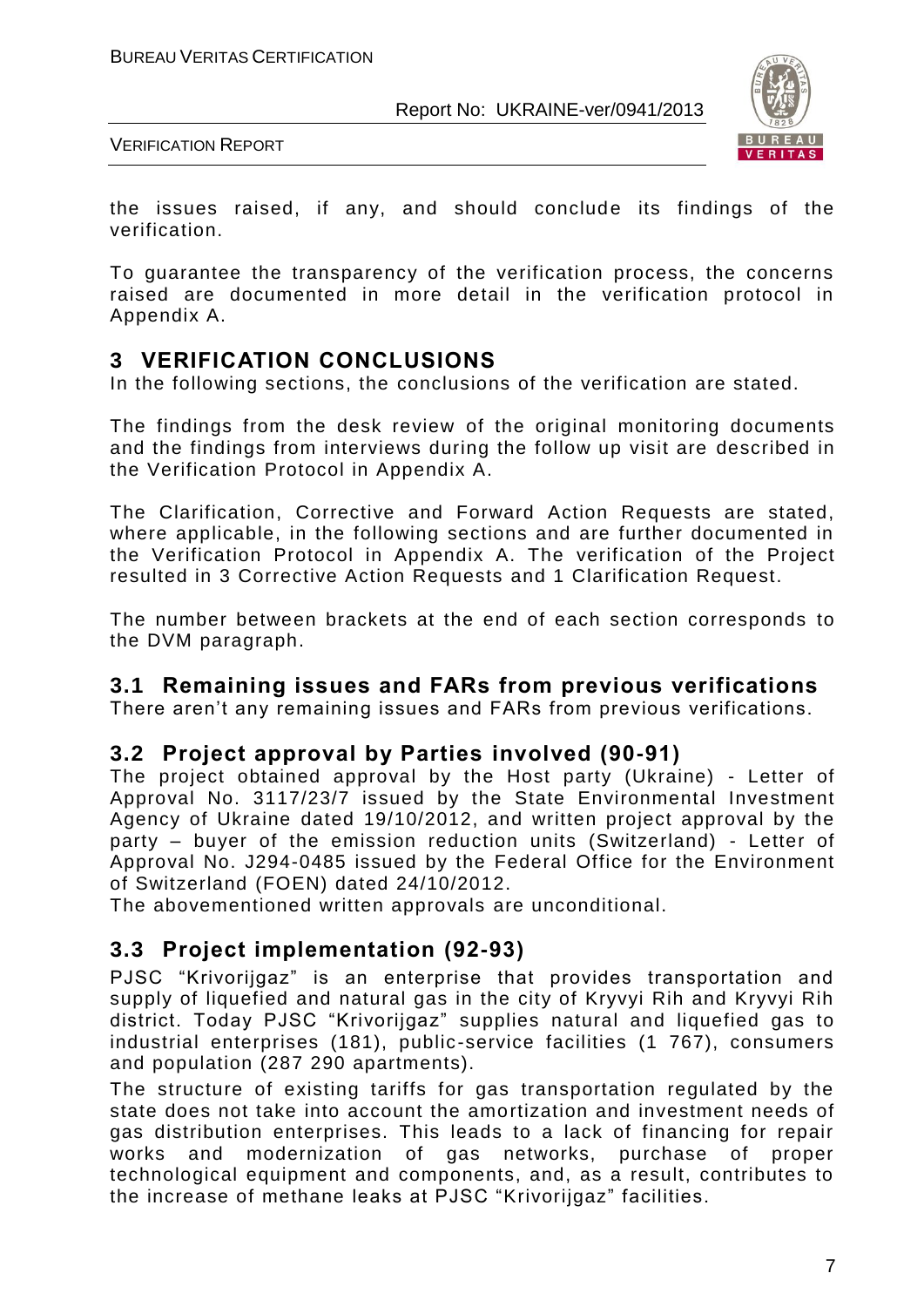

VERIFICATION REPORT

The project activities consist in the reduction of methane leaks that occur as a result of faulty sealing of GDN components of PJSC "Krivorijgaz" (gas equipment of GDPs (CGDPs) and gas fittings of gas pipe lines).

Within the framework of the JI project in order to repair methane leaks at gas equipment and gas fittings two types of repairs are applied:

- 1. Complete replacement of old gas equipment and gas fittings with new units.
- 2. Replacement of sealing elements with the use of modern sealing materials, changing the common practice of maintenance and repair on the basis of paronite packing and gaskets made of cotton fibers with fatty treatment and asbestic and graphite filler.

The existing practice of maintenance and repair on the basis of paronite packing and gaskets made of cotton fibers with fatty treatment and asbestic and graphite filler does not give a long-lasting effect of methane leak reduction.

As a result of JI project activities, in addition to methane leak reductions, technical losses of natural gas decreased, a contribution was made to the improvement of environmental situation, and the risk of accidents and explosions was reduced.

According to the PDD version 02 the project boundary includes methane leak spots at gas distribution point (cabinet-type gas distribution point) gas equipment (pressure regulators, sleeves, filters etc.) and gas fittings (cranes, gate valves etc.) located at PJSC "Krivorijgaz" gas distribution networks. The project boundary includes gas equipment of GDPs (CGDPs) (176 units) and gas fittings (1 125 units). PJSC "Krivorijgaz" finished repairs of all GDP (CGDP) gas equipment units and gas fittings included in the JI project boundary. The number of repaired (replaced) GDP (CGDP) gas equipment units and repaired (replaced) gas fittings of PJSC "Krivorijgaz" gas distribution pipelines under the project is provided in Table 2 of this report:

| <b>Period</b> | <b>Number of the GDPs</b><br>(CGDPs) were the gas<br>equipment was repaired<br>(replaced) | Number of the<br>repaired (replaced)<br>gas fittings of the<br>gas pipelines |
|---------------|-------------------------------------------------------------------------------------------|------------------------------------------------------------------------------|
| 2005          | 18                                                                                        | 113                                                                          |
| 2006          | 35                                                                                        | 225                                                                          |
| 2007          | 53                                                                                        | 337                                                                          |
| 2008          | 26                                                                                        | 169                                                                          |

|  |  |  |  | Table 2 Status of the project implementation |
|--|--|--|--|----------------------------------------------|
|--|--|--|--|----------------------------------------------|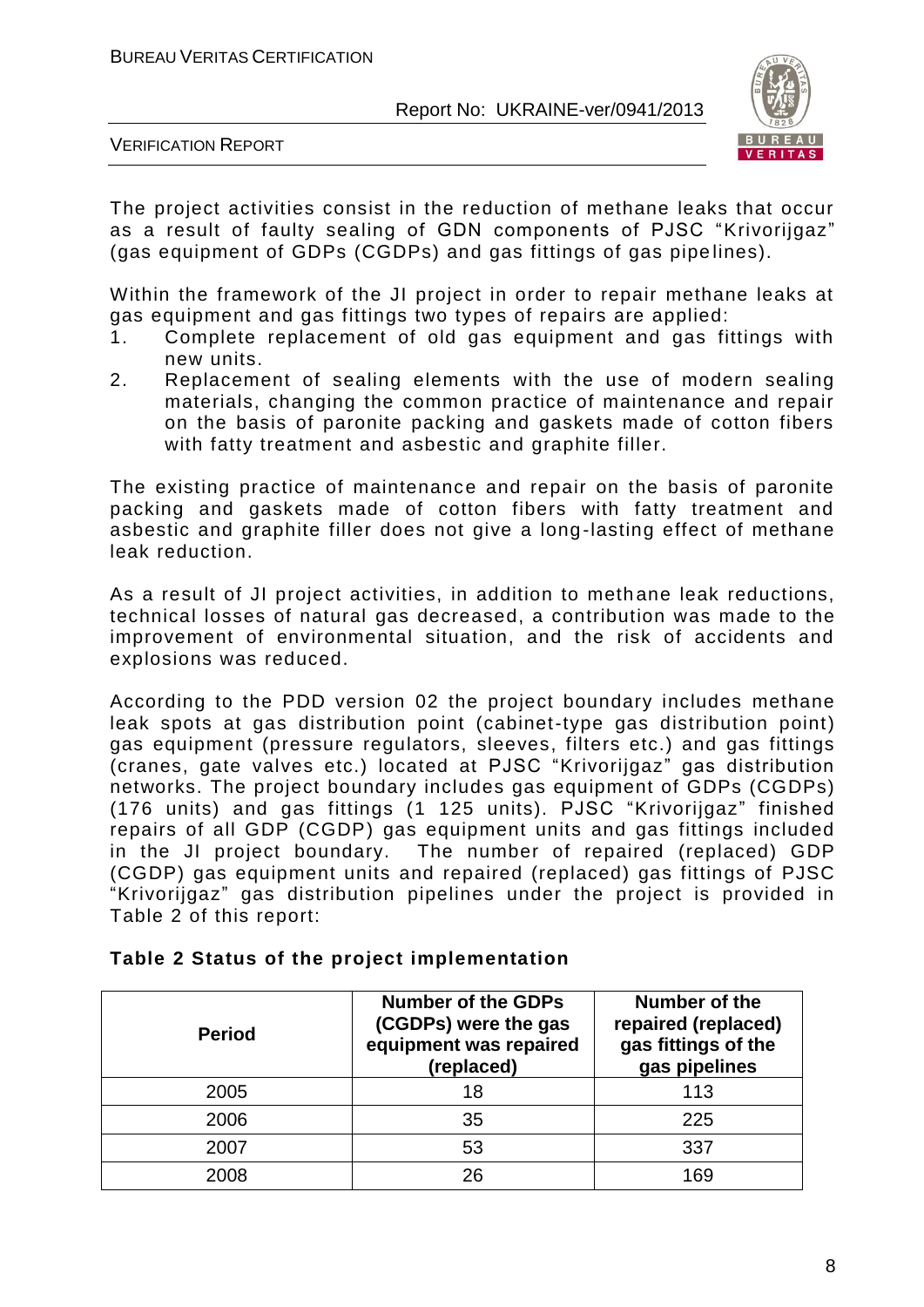

VERIFICATION REPORT

| 2009         | 33  | 281                      |
|--------------|-----|--------------------------|
| 2010         |     | $\overline{\phantom{0}}$ |
| 2011         |     | $\overline{\phantom{0}}$ |
| 2012         | ۰   | $\overline{\phantom{0}}$ |
| <b>TOTAL</b> | 169 | 1125                     |

Number of repaired/replaced equipment is slightly different on the number mentioned in the determined PDD version 02, it is because PDD is a description of the project, the previous values, and monitoring indicators are a reflection of reality, as evidenced by appropriate documentation. The difference is explained by the fact that the previous monitoring period was eliminated 7 units of GDPs (CGDPs) due to lack of need.

Project activities include:

- Implementation of Purposeful Examination and Technical Maintenance (PETM) of GDN components (gas equipment of GDPs (CGDPs) and gas fittings);
- Detection of methane leaks: leak monitoring system at all GDN components (gas equipment of GDPs (CGDPs), gas fittings) that are included in the project boundary including repaired methane leaks (elements of GDN repaired as part of the project activity);
- Repair of all leaks detected: repair of leaking GDN components within the project boundary varied from replacement of sealing elements by using new and modern materials to replacement of gas equipment units and gas fittings with new and modern ones .

Project activities of the current monitoring period (October 1, 2012 - December 31, 2012) also involve Purposeful Examination and Technical Maintenance (PETM) of all GDP (CGDP) gas equipment and gas fittings that were repaired (replaced) in addition to scheduled repairs in the whole JI project life.

According to the Monitoring Plan provided in the PDD Version 02, current repairs of gas equipment are carried out once a year, and maintenance is performed once per half-year.

Results of measurements of methane leaks at repaired (replaced) GDP (CGDP) equipment and gas fittings of PJSC "Krivorijgaz" gas pipelines do not exceed the leaks that would have occurred in the absence of the project.

The project was in operation for the entire monitoring period – from 01/10/2012 to 31/12/2012.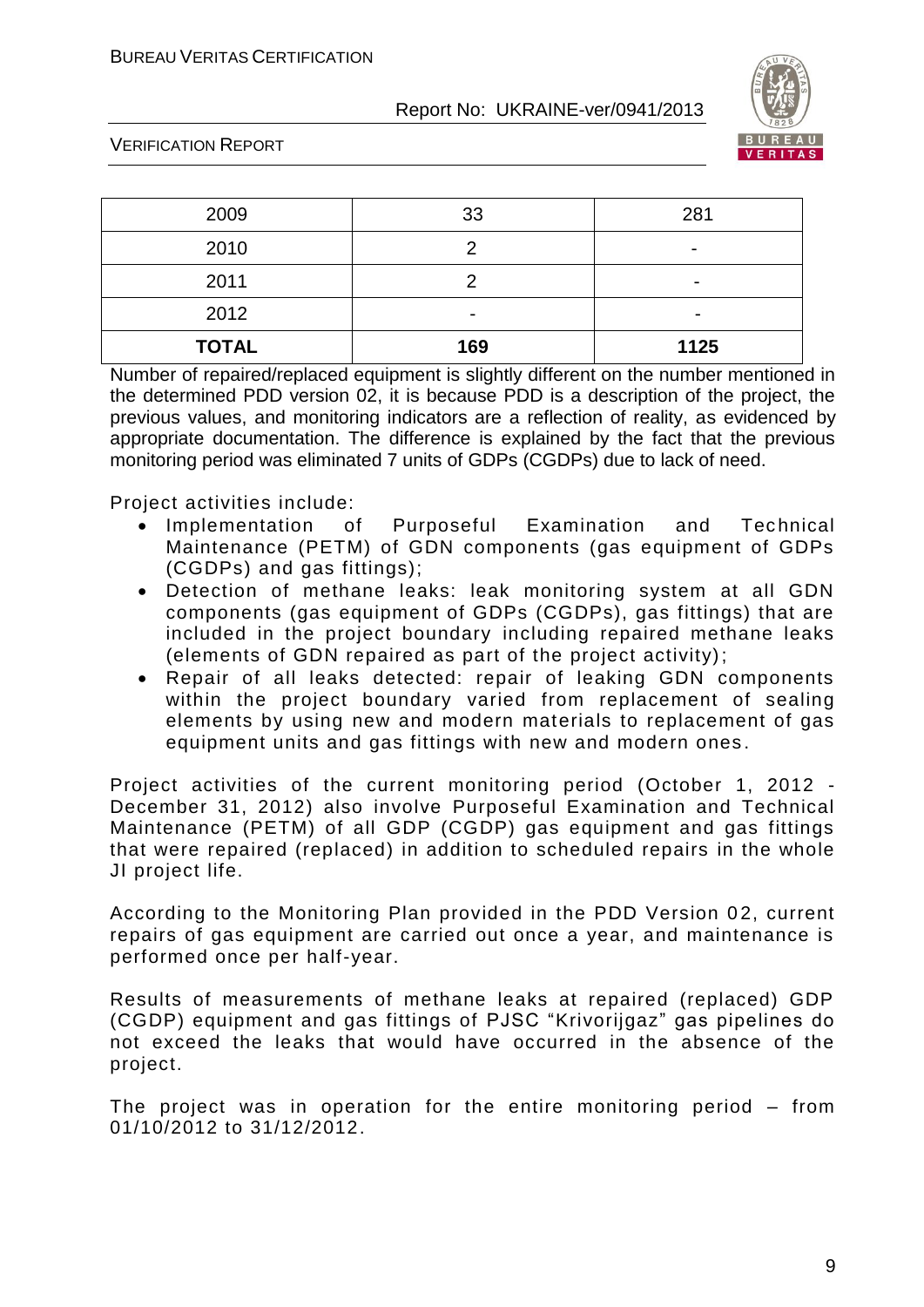

VERIFICATION REPORT

The identified areas of concern as to the project implementation, project participants' responses and BVC's conclusions are described in Appendix A to this report (refer to CAR 01, CAR 02).

## **3.4 Compliance of the monitoring plan with the monitoring methodology (94-98)**

The monitoring occurred in accordance with the monitoring plan included in the PDD regarding which the determination has been deemed final and is so listed on the UNFCCC JI website.

For calculating the emission reductions key factors, such as sequence number of GDN component, Global Warming Potential of methane, number of activity (replacement/repair) at GDN component after the presence of APLNG was determined at such component, average mass fraction of methane in the natural gas, natural gas leak factor from GDN component in CLS, natural gas leak factor that corresponds to APLNG for GDN component, time of operation of GDN component under pressure from the beginning of monitoring period "y" to implementation of project activities (repair / replacement) that resulted in the repair of APLNG at such component, time of operation of GDN component under pressure from the moment of implementation of project activities (repair / replacement) that resulted in the repair of APLNG at such component to the end of the monitoring period "y", experience in implementing activities provided by the project, current practice that exists in this field in Ukraine, financial costs and background, legislation, influencing the baseline emissions and the activity level of the project and the emissions as well as risks associated with the project were taken into account, as appropriate.

Data sources used for calculating emission reductions, such as metering equipment – Gas indicator Dozor S-P and Gas indicator Variotec-6, information provided by equipment producers, data of the enterprise, "Methodology for calculation of greenhouse gas emission reductions achieved by above standard natural gas leak repair at the gas distribution networks" (registration number UkrNTI 0112U00A816 dated 2012) and IPCC are clearly identified, reliable and transparent.

Emission factors, including default emission factors, are selected by carefully balancing accuracy and reasonableness, and appropriately justified of the choice.

The calculation of emission reductions is based on conservative assumptions and the most plausible scenarios in a transparent manner.

The monitoring periods per component of the project are clearly specified in the monitoring report and do not overlap with those for which verifications were already deemed final in the past.

## **3.5 Revision of monitoring plan (99-100)**

Not applicable.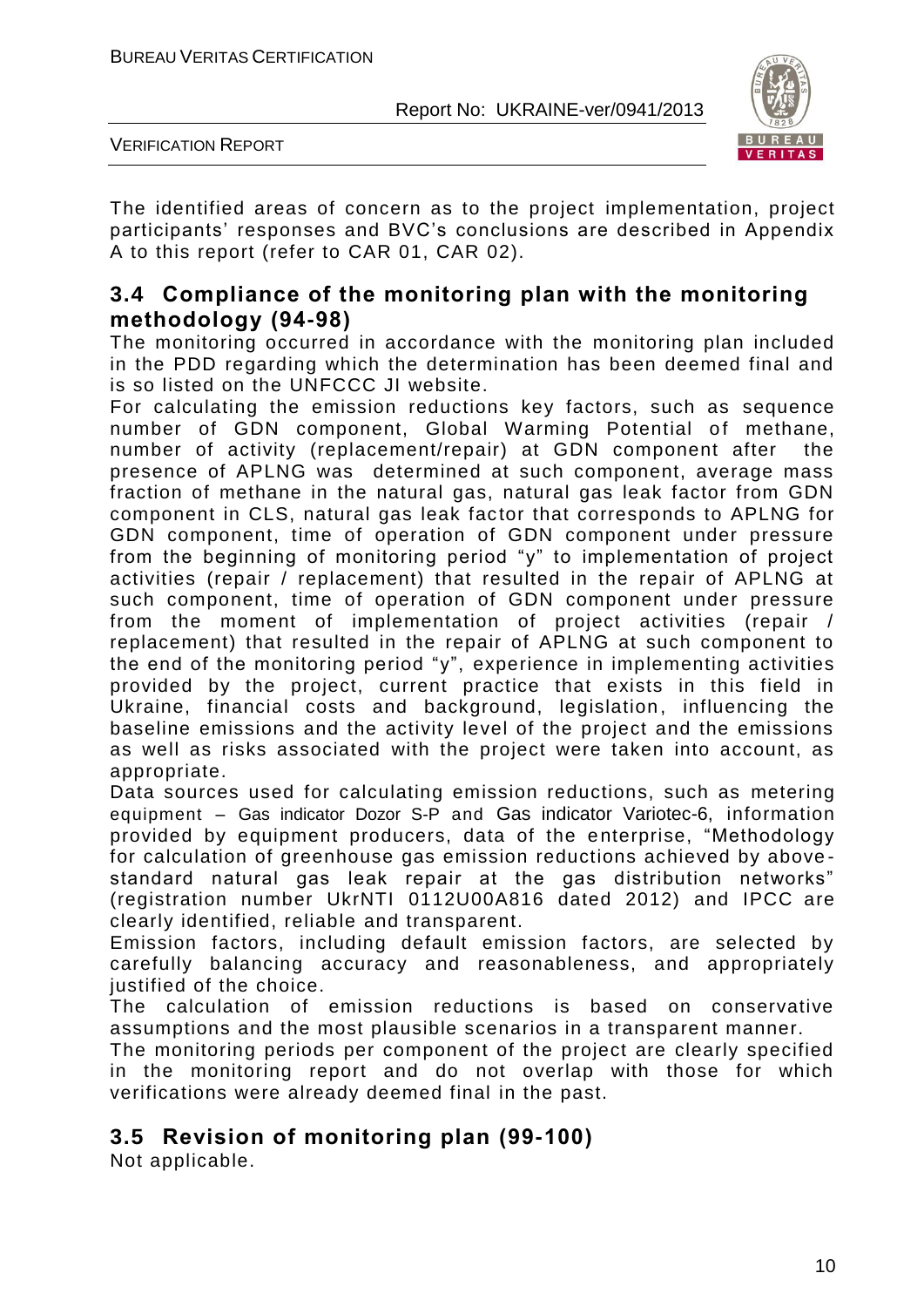

VERIFICATION REPORT

## **3.6 Data management (101)**

The data and their sources, provided in the monitoring report, are clearly identified, reliable and transparent.

The implementation of data collection procedures is in accordance with the monitoring plan provided in the PDD, including the quality control and quality assurance procedures.

The function of the monitoring equipment, including its calibration status, is in order.

According to the current Law "On metrology and metrological activity", all metering equipment in Ukraine shall meet the specified requirements of relevant standards and is subject to periodic verification. Calibration of metering equipment is carried out in accordance with the national standards.

Equipment that requires calibration and is used in the monitoring of methane leaks:

• Gas indicator Dozor S-P;

• Gas indicator Variotec – 6;

As a result of verification (calibration) a certificate confirming the technical serviceability of an equipment unit is issued.

The evidence and records used for the monitoring are maintained in a traceable manner.

Coordination of activities of all departments and services of PJSC "Krivorijgaz" relating to the JI project implementation is carried out by the Working Team that was created by the Order of PJSC «Krivorijgaz» management No. 821 dated 21/09/2012. The structure of the Working Team is shown in Figure 1.



## **Figure 1 Structure of the Working Team**

Bezprozvanyi Yu.L. - Working Team Leader draws up the plan of JI project activities and the amount of resources required based on the obtained information;

Pryz O.O. - Working Team Engineer is responsible for organization of monitoring measurements and repair of leaks;

Skrytskyi M.M. - Working Team Technical Engineer is responsible for collection of all information and conduction of all necessary calculations under the monitoring plan;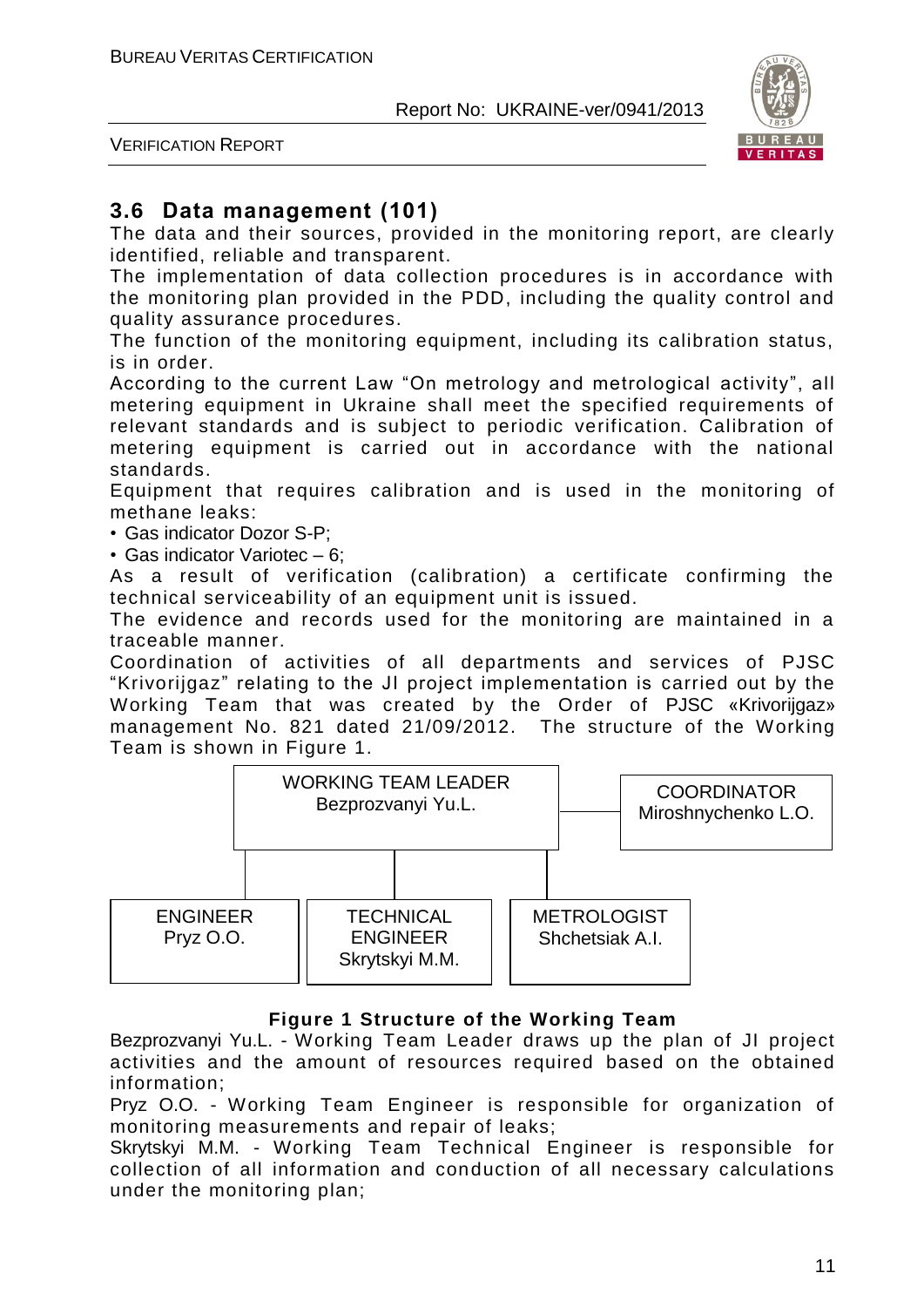

VERIFICATION REPORT

Miroshnychenko L.O. - Working Team Coordinator is responsible for storage, archiving and making a back-up copy of project information.

Shchetsiak A.I. - Working Team Metrologist shall ensure the availability of calibrated metering devices and their maintenance.

All necessary data concerning GHG emission reduction monitoring is archived in paper and/or electronic form and kept till the end of the crediting period and for two years after the latest transaction with emission reduction units.

The Monitoring Report version 02 provides sufficient information on duties assigned, responsibility and authorities concerning implementation and undertaking of monitoring procedures, including data management. The verification team confirms the efficiency of the existing management and operational systems and considers them appropriate for reliable project monitoring.

The identified areas of concern as to data management, project participants' responses and BVC's conclusions are described in Appendix A to this report (refer CL 01).

## **3.7 Verification regarding programmes of activities (102- 110)**

Not applicable.

## **4 VERIFICATION OPINION**

Bureau Veritas Certification has performed the 2nd periodic verification of the "Reduction of methane leaks on the gas equipment of the gas distribution points and on the gas armature, flanged, threaded joints of the gas distribution pipelines of PJSC "Krivorijgaz" Project for the period from October 1, 2012 to December 31, 2012, which applies JI specific approach. The verification was performed on the basis of UNFCCC criteria and host country criteria and also on the criteria given to provide for consistent project operations, monitoring and reporting.

The verification consisted of the following three phases: i) desk review of the monitoring report against the project design and the baseline and monitoring plan; ii) follow-up interviews with project stakeholders; iii) resolution of outstanding issues and the issuance of the final verification report and opinion.

PJSC "Krivorijgaz" management is responsible for the preparation of data which serve as the basis for estimation of GHG emission reductions. CEP CARBON EMISSIONS PARTNERS S.A. provides PJSC "Krivorijgaz" with consultative support in the issues relating to organization of data collection and is responsible for developing the monitoring report based on the Project Monitoring Plan included in the final PDD version 02.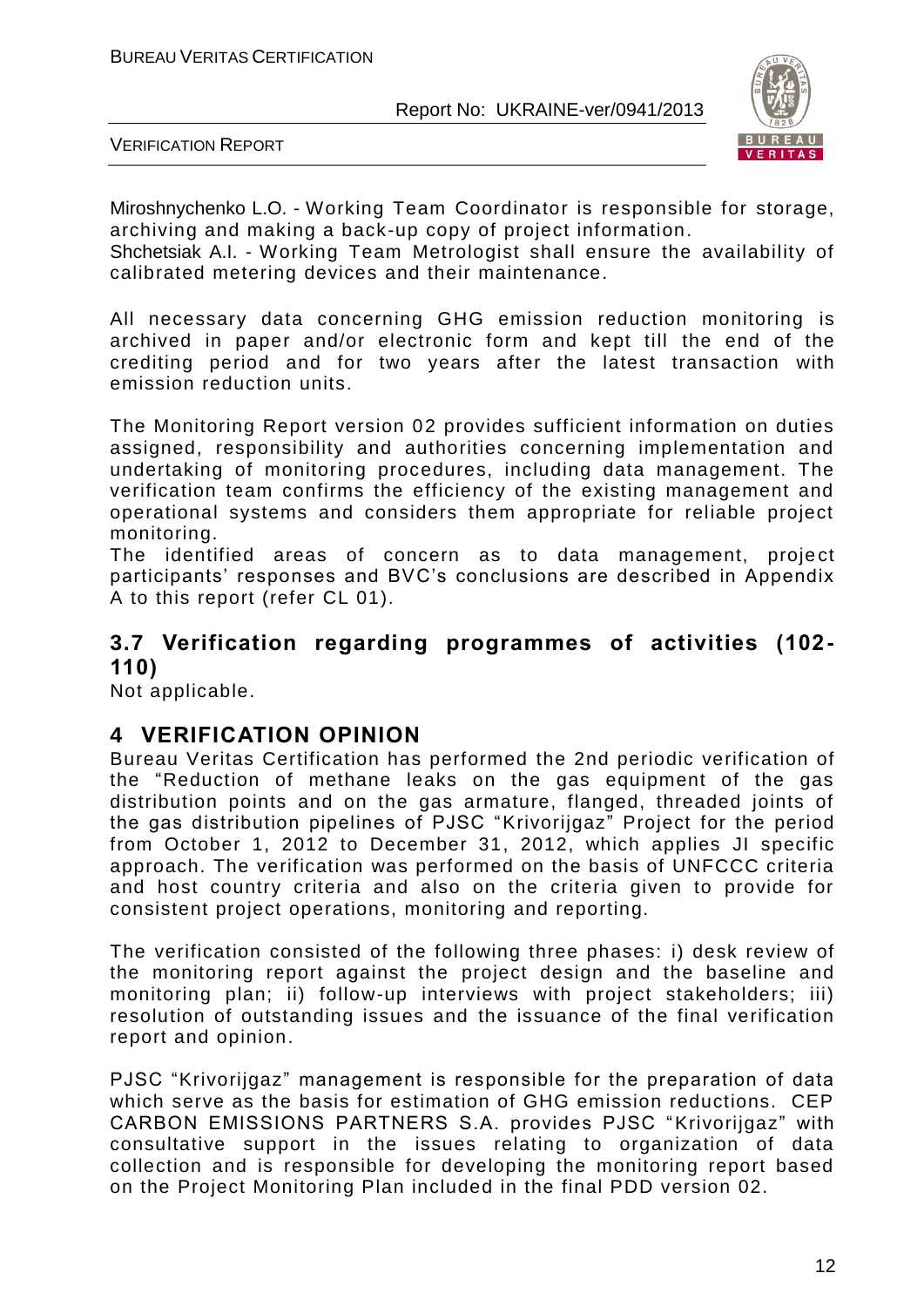

VERIFICATION REPORT

Bureau Veritas Certification verified the Project Monitoring Report version 02 for the reporting period of 01/10/2012 - 31/12/2012 as indicated below. Bureau Veritas Certification confirms that the project is implemented as planned and described in approved project design documents. Installed equipment being essential for generating emission reduction runs reliably and is calibrated appropriately. The monitoring system is in place and the project is generating GHG emission reductions.

Emission reductions achieved by the project for the period from 01/10/2012 to 31/12/2012 do not differ significantly from the amount predicted for the same period in the determined PDD. Emission reductions predicted in the determined PDD version 02 and actual emission reductions stated in the MR version 02 are provided in Table 3 of this report.

**Table 3 Emission reductions predicted in the determined PDD version 02 and actual emission reductions stated in the MR version 02**

| <b>Period</b>             | <b>Estimated</b><br><b>reductions</b><br>determined PDD, t CO <sub>2e</sub> | <b>GHG</b><br>stated | <b>in</b> | emission   Actual<br>the $ $ reductions<br>Monitoring report, t $CO2e$ | <b>GHG</b><br>stated | in | emission<br>the |
|---------------------------|-----------------------------------------------------------------------------|----------------------|-----------|------------------------------------------------------------------------|----------------------|----|-----------------|
| 01/10/2012-<br>31/12/2012 |                                                                             | 30 508               |           |                                                                        | 31 008               |    |                 |

The difference is explained by the fact that at the time of PDD writing it was impossible to obtain accurate data necessary for calculation of GHG emission reductions for the current monitoring period. To calculate the GHG emission reductions for the current monitoring period all the necessary information was given and this provided an opportunity to accurately determine the amount of emissions in the baseline and project scenarios. Amount of emission reductions for the period 01/10/2012- 31/12/2012 provided in the determined PDD was calculated by dividing the total annual amount of emission reductions stated in the PDD by 12 (12 months) and multiplying by 3 (3 months).

Bureau Veritas Certification can confirm that the GHG emission reduction is accurately calculated and is free of material errors, omissions, or misstatements. Our opinion relates to the project's GHG emissions and resulting GHG emissions reductions reported and related to the approved project baseline and monitoring, and its associated documents. Based on the information we have seen and evaluated, we confirm, with a reasonable level of assurance, the following statement:

Reporting period: From 01/10/2012 to 31/12/2012

| Baseline emissions         | : 38113            | tonnes of CO <sub>2</sub> equivalent. |
|----------------------------|--------------------|---------------------------------------|
| Project emissions          | $\therefore$ 7 105 | tonnes of CO <sub>2</sub> equivalent. |
| <b>Emission Reductions</b> | : 31008            | tonnes of CO <sub>2</sub> equivalent. |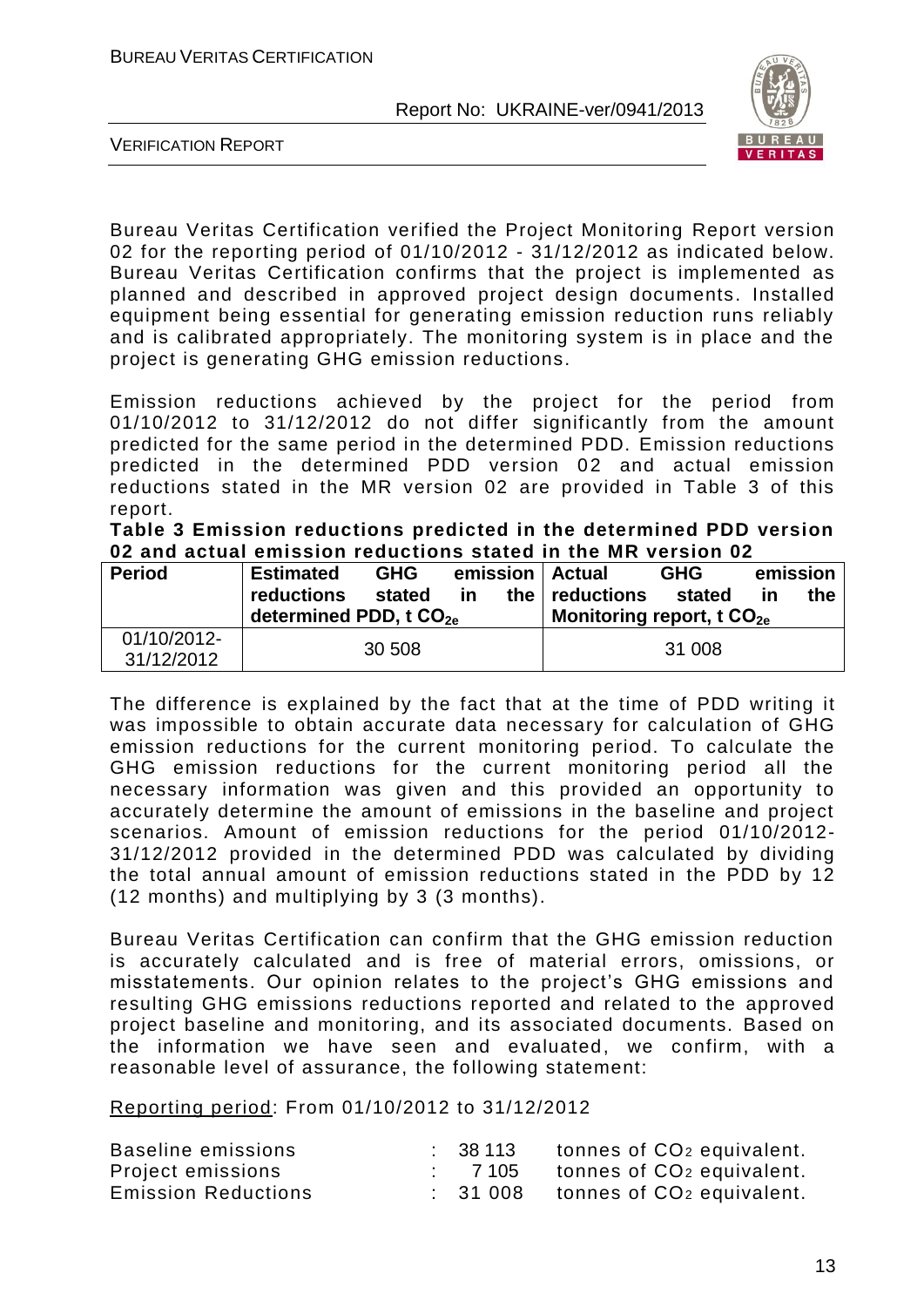

VERIFICATION REPORT

## **5 REFERENCES**

#### **Category 1 Documents:**

Documents provided by the project participants that relate directly to the GHG components of the project.

|                | The PDD of the JI project "Reduction of methane leaks on the gas equipment                                                                                          |
|----------------|---------------------------------------------------------------------------------------------------------------------------------------------------------------------|
|                | of the gas distribution points and on the gas armature, flanged, threaded joints                                                                                    |
| /1/            | of the gas distribution pipelines of PJSC "Krivorijgaz", version 02, as of                                                                                          |
|                | 18/09/2012                                                                                                                                                          |
|                | Monitoring Report of the JI project "Reduction of methane leaks on the gas                                                                                          |
| /2/            | equipment of the gas distribution points and on the gas armature, flanged,                                                                                          |
|                | threaded joints of the gas distribution pipelines of PJSC "Krivorijgaz" for the                                                                                     |
|                | period of 01/10/2012-31/12/2012, version 01, as of 04/03/2013                                                                                                       |
|                | Monitoring Report of the JI project "Reduction of methane leaks on the gas                                                                                          |
| /3/            | equipment of the gas distribution points and on the gas armature, flanged,                                                                                          |
|                | threaded joints of the gas distribution pipelines of PJSC "Krivorijgaz" for the                                                                                     |
|                | period of 01/10/2012-31/12/2012, version 02, as of 20/09/2013                                                                                                       |
|                | Annex A Supporting document 1 "Calculation of GHG emission reductions                                                                                               |
|                | under the Joint Implementation Project "Reduction of methane leaks on the                                                                                           |
| $\frac{14}{1}$ | gas equipment of the gas distribution points and on the gas armature, flanged,<br>threaded joints of the gas distribution pipelines of PJSC "Krivorijgaz" in period |
|                | 01, October 2012 - 31, December 2012                                                                                                                                |
|                | Determination Report of the JI project "Reduction of methane leaks on the gas                                                                                       |
|                | equipment of the gas distribution points and on the gas armature, flanged,                                                                                          |
| /5/            | threaded joints of the gas distribution pipelines of PJSC "Krivorijgaz", issued by                                                                                  |
|                | Bureau Veritas Certification Holding SAS, No. UKRAINE-det/0691/2012 dated                                                                                           |
|                | 21/09/2012                                                                                                                                                          |
| /6/            | Letter of Approval No. 3117/23/7 issued by the State Environmental Investment                                                                                       |
|                | Agency of Ukraine as of 19/10/2012                                                                                                                                  |
| 7              | Letter of Approval No. J294-0485 issued by the Federal Office for the                                                                                               |
|                | Environment (FOEN) of Switzerland dated 24/10/2012.                                                                                                                 |
|                | "Methodology for calculation of greenhouse gas emission reductions achieved                                                                                         |
| /8/            | by above-standard natural gas leak repair at gas distribution networks" that was                                                                                    |
|                | developed by the Institute of Gas of the National Academy of Sciences of                                                                                            |
|                | Ukraine (registration number UkrNTI 0112U00A816 dated 2012)                                                                                                         |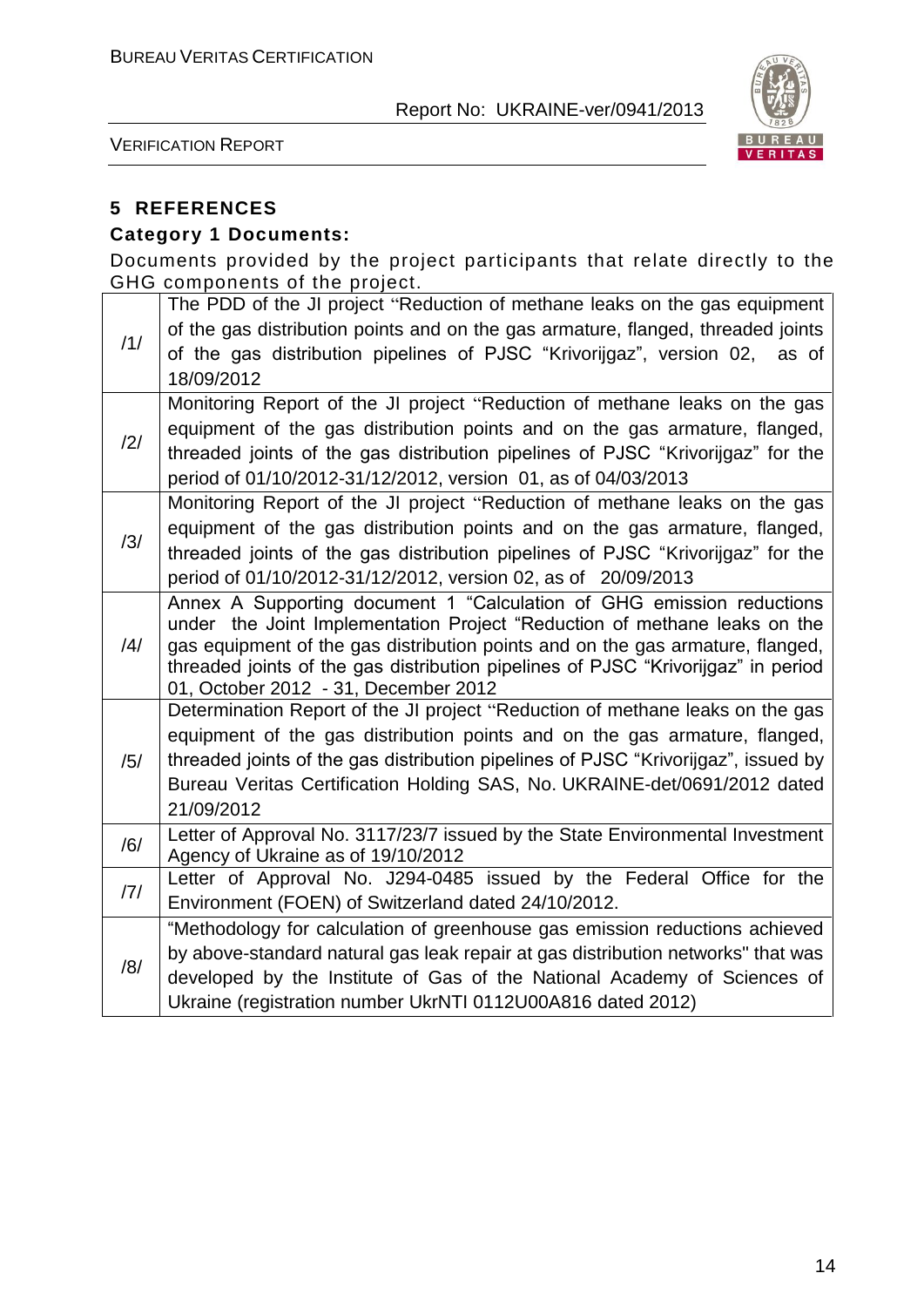

VERIFICATION REPORT

#### **Category 2 Documents:**

Background documents related to the design and/or methodologies employed in the design or other reference documents.

| /1/             | Order No. 821 "On creation of a working team on methane leak            |
|-----------------|-------------------------------------------------------------------------|
|                 | reduction at gas equipment of gas distribution points and gas           |
|                 | fittings, flanged, threaded joints of the gas distribution pipelines in |
|                 | the framework of Joint Implementation project" dated 21/09/2012         |
| $\overline{2/}$ | Information on measurement equipment designed to detect and             |
|                 | measure gas leaks                                                       |
| /3/             | Passport of IR 150x16 (17s6nzh) safety valve                            |
| /4/             | Passport of low (high) pressure KH2 (KB2) control regulator             |
| /5/             | Passport of TUITY RDUK 2 pressure regulator                             |
| /6/             | Passport of PKV - DU 50 safety valve                                    |
| /7/             | Passport of FVH HFT 01-02.00.000 P S gas filiform filters               |
| /8/             | Passport of FV 200 gas filiform filters                                 |
| /9/             | Passport of KZShS 41nzh PS ball valve                                   |
| /10/            | Passport of LA 11055-50 250 PS block valve                              |
| /11/            | Copies of measurement equipment passports                               |
| /12/            | Calibration certificate of working measuring instrument No. F 235       |
|                 | valid till 09/02/2013 (CTX-17-80 leak detector)                         |
| /13/            | Calibration certificate of working measuring instrument No. F 236       |
|                 | valid till 09/02/2013 (CTX-17-80 leak detector)                         |
| /14/            | Calibration certificate of working measuring instrument No. F 234       |
|                 | valid till 09/02/2013 (CTX-17-80 leak detector)                         |
| /15/            | Calibration certificate of working measuring instrument No. F 1133      |
|                 | valid till 31/05/2013 (CTX-17-80 leak detector)                         |
| /16/            | Calibration certificate of working measuring instrument No. T532        |
|                 | valid till 17/04/2013 (CTX-17-80 leak detector)                         |
| /17/            | Calibration certificate of working measuring instrument No. T608        |
|                 | valid till 26/04/2013 (CTX-17-80 leak detector)                         |
| /18/            | Calibration certificate of working measuring instrument No. F 823       |
|                 | valid till 08/05/2013 (CTX-17-80 leak detector)                         |
| /19/            | Calibration certificate of working measuring instrument No. F 1305      |
|                 | valid till 18/06/2013 (Dozor S-P leak detector)                         |
| /20/            | Calibration certificate of working measuring instrument No. F 954       |
|                 | valid till 15/05/2013 (Dozor S-P leak detector)                         |
| /21/            | Calibration certificate of working measuring instrument No. F 1093      |
|                 | valid till 29/05/2013 (Dozor S-P leak detector)                         |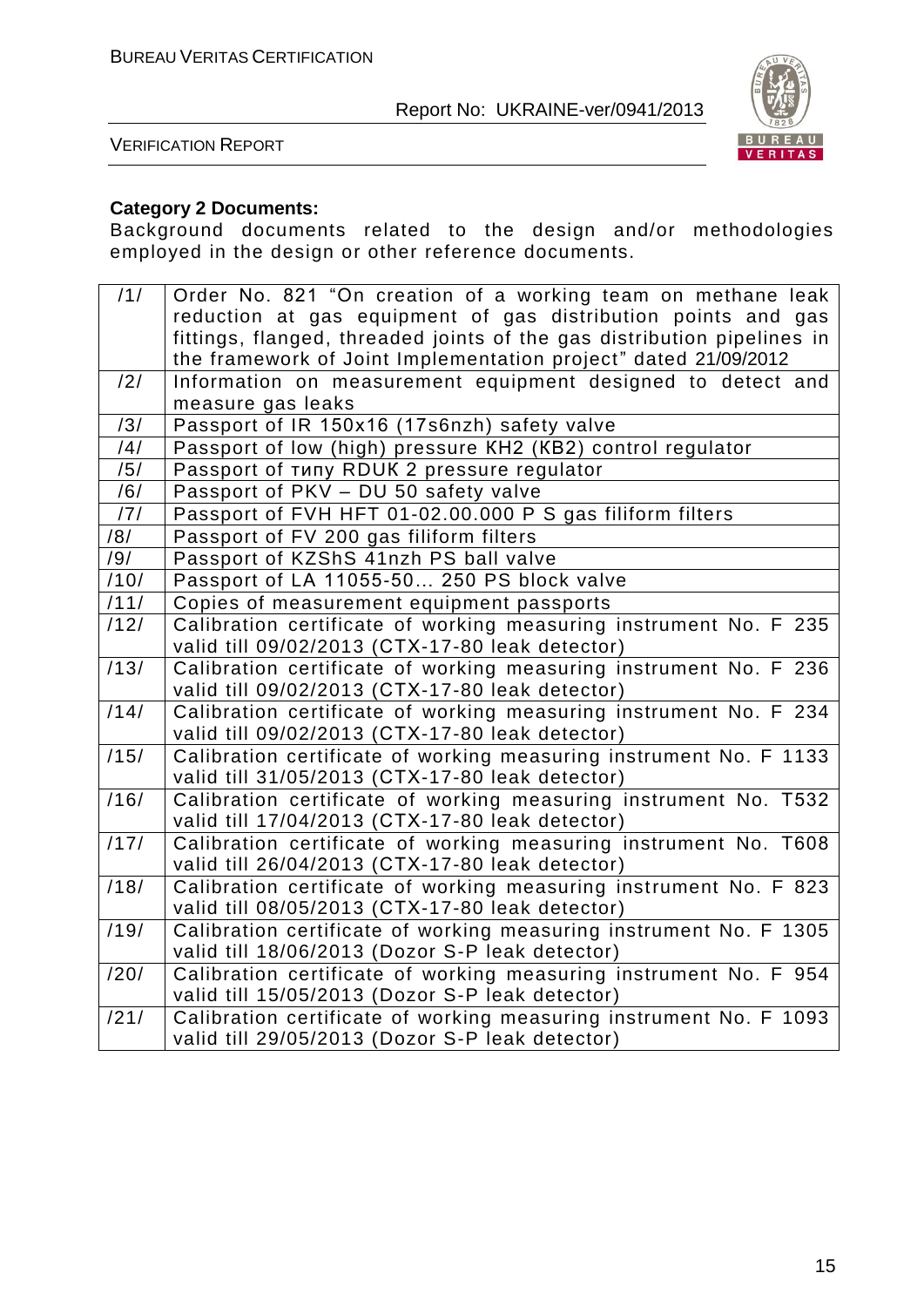

#### VERIFICATION REPORT

#### **Persons interviewed:**

List persons interviewed during the verification or persons that contributed with other information that are not included in the documents listed above.

|     | <b>Name</b>            | Organization       | <b>Position</b>                                                                                                                             |  |  |
|-----|------------------------|--------------------|---------------------------------------------------------------------------------------------------------------------------------------------|--|--|
| /1/ | Bezprozvanyi<br>Yu.L.  | PJSC «Krivorijgaz» | First<br>the<br>Deputy<br>Chairman<br>of<br>Chief<br>Management<br>Board,<br>Engineer                                                       |  |  |
| /2/ | Pryz O.O.              | PJSC «Krivorijgaz» | <b>Environmental Protection Engineer</b><br>Construction<br>of<br>Capital<br>Department                                                     |  |  |
| /3/ | Shchetsiak A.I.        | PJSC «Krivorijgaz» | Chief Metrologist of Metrology<br>Department                                                                                                |  |  |
| /4/ | Skrytskyi M.M.         | PJSC «Krivorijgaz» | Chief<br>Specialist of Technical<br>Group of Production and Technical<br>Department of Production<br>and<br><b>Technical Administration</b> |  |  |
| /5/ | Miroshnychenko<br>L.O. | PJSC «Krivorijgaz» | Engineer of Production Control<br>Group of Production and Technical<br>Department of Production<br>and<br><b>Technical Administration</b>   |  |  |
| /6/ | Repinetskiy S.O.       | "CEP" LLC          | <b>CARBON</b><br>Consultant of<br><b>CEP</b><br><b>EMISSIONS PARTNERS S.A.</b>                                                              |  |  |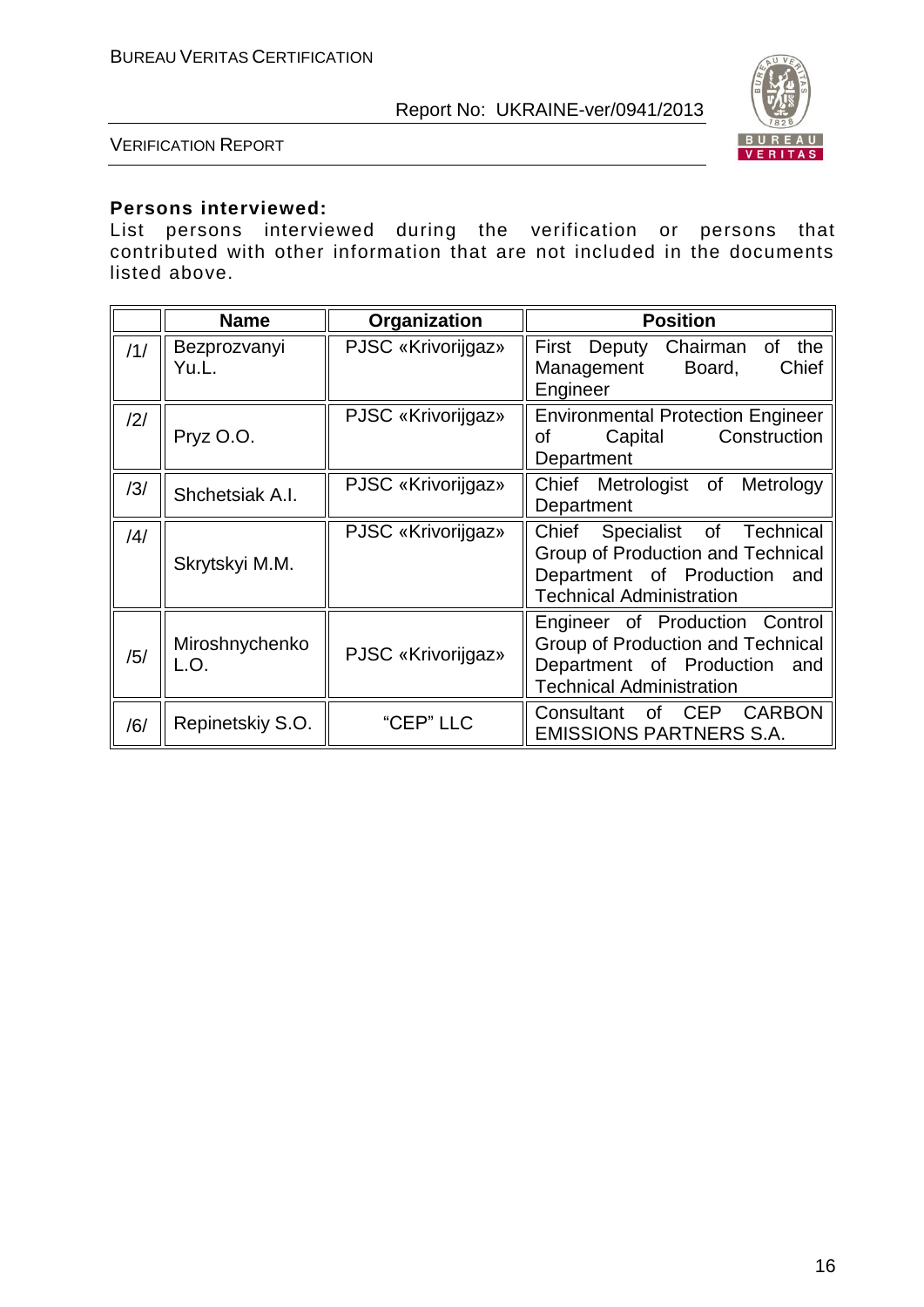

#### VERIFICATION REPORT

## APPENDIX A: COMPANY PROJECT VERIFICATION PROTOCOL **BUREAU VERITAS CERTIFICATION HOLDING SAS**

#### **JI PROJECT VERIFICATION PROTOCOL**

#### **Check list for verification, according to the JOINT IMPLEMENTATION DETERMINATION AND VERIFICATION MANUAL (Version 01)**

| <b>DVM</b><br>Paragrap | <b>Check Item</b>                            | <b>Initial finding</b>                                 | <b>Draft</b><br><b>Conclusion</b> | <b>Final</b><br><b>Conclusion</b> |
|------------------------|----------------------------------------------|--------------------------------------------------------|-----------------------------------|-----------------------------------|
| h                      |                                              |                                                        |                                   |                                   |
|                        | <b>Project approvals by Parties involved</b> |                                                        |                                   |                                   |
| 90                     | Has the NFPs of at least one Party involved, | The project has been approved by both parties. The     | <b>OK</b>                         | OK                                |
|                        | other than the host Party, issued a written  | Letters of Approval were presented to the verification |                                   |                                   |
|                        | project approval when submitting the first   | team.                                                  |                                   |                                   |
|                        | verification report to the secretariat for   |                                                        |                                   |                                   |
|                        | publication in accordance with paragraph 38  |                                                        |                                   |                                   |
|                        | of the JI guidelines, at the latest?         |                                                        |                                   |                                   |
| 91                     | Are all the written project approvals by     | Yes, all the written project approvals by Parties      | <b>OK</b>                         | OK                                |
|                        | Parties involved unconditional?              | involved are unconditional.                            |                                   |                                   |
|                        | <b>Project implementation</b>                |                                                        |                                   |                                   |
| 92                     | Has the project been implemented in          | Yes, the project has been implemented in accordance    | OK.                               | OK                                |
|                        | accordance with the PDD regarding which      | with the PDD, which is listed on the UNFCCC JI         |                                   |                                   |
|                        | the determination has been deemed final      | website.                                               |                                   |                                   |
|                        | and is so listed on the UNFCCC JI website?   | According to the PDD version 02 the project boundary   |                                   |                                   |
|                        |                                              | includes methane leak spots at gas distribution point  |                                   |                                   |
|                        |                                              | (cabinet-type gas distribution point) gas equipment    |                                   |                                   |
|                        |                                              | (pressure regulators, sleeves, filters etc.) and gas   |                                   |                                   |
|                        |                                              | fittings (cranes, gate valves etc.) located at PJSC    |                                   |                                   |
|                        |                                              | "Krivorijgaz" gas distribution networks. The project   |                                   |                                   |
|                        |                                              | boundary includes gas equipment of GDPs (CGDPs)        |                                   |                                   |
|                        |                                              | (176 units) and gas fittings (1 125 units). PJSC       |                                   |                                   |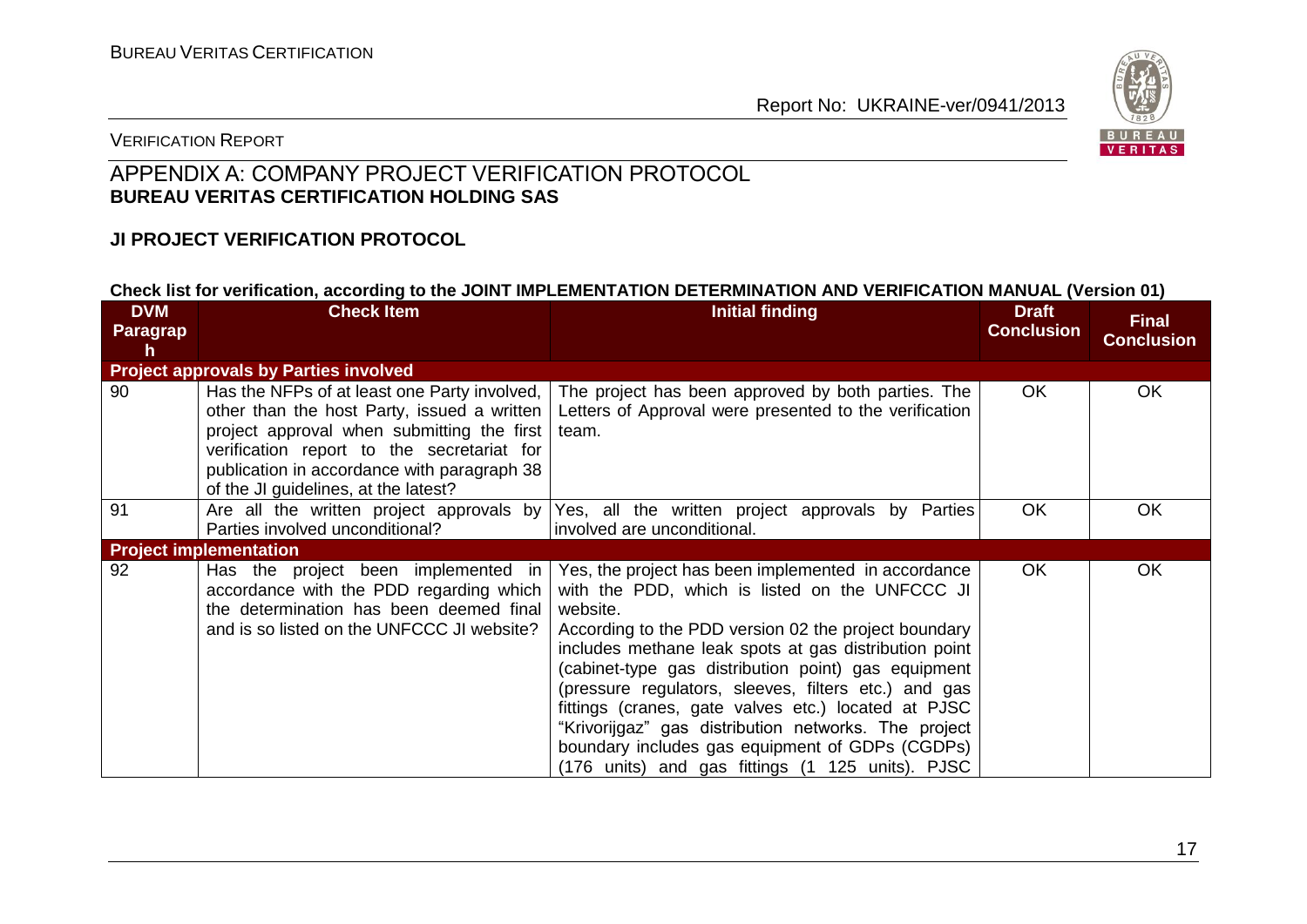

## VERIFICATION REPORT

| <b>DVM</b><br><b>Paragrap</b><br>$\mathsf{h}$ | <b>Check Item</b>                                                                                    | <b>Initial finding</b>                                                                                                                                                                                                                                                                                                                                                                                                                                                                                                                                                                                                                                 | <b>Draft</b><br><b>Conclusion</b> | <b>Final</b><br><b>Conclusion</b> |
|-----------------------------------------------|------------------------------------------------------------------------------------------------------|--------------------------------------------------------------------------------------------------------------------------------------------------------------------------------------------------------------------------------------------------------------------------------------------------------------------------------------------------------------------------------------------------------------------------------------------------------------------------------------------------------------------------------------------------------------------------------------------------------------------------------------------------------|-----------------------------------|-----------------------------------|
|                                               |                                                                                                      | "Krivorijgaz" finished repairs of all GDP (CGDP) gas<br>equipment units and gas fittings included in the JI<br>project boundary.<br>Project activities of the current monitoring period<br>(October 1, 2012 - December 31, 2012) involve<br>Purposeful Examination and Technical Maintenance<br>(PETM) of all GDP (CGDP) gas equipment and gas<br>fittings that were repaired (replaced) in addition to<br>scheduled repairs in the whole JI project life.<br>According to the Monitoring Plan provided in the PDD<br>Version 02, current repairs of gas equipment are<br>carried out once a year, and maintenance is<br>performed once per half-year. |                                   |                                   |
| 93                                            | What is the status of operation of the project<br>during the monitoring period?                      | The Project has been operational for the whole<br>monitoring period, which is 01/10/2012-31/12/2012.<br><b>CAR 01.</b> In Section A.6. of MR. is indicated that in the<br>current monitoring period was liquidated 7 units of<br>GDP (CGDP), whereas they were liquidated in the<br>previous monitoring period.<br><b>CAR 02.</b> The name the project is incorrect in Annex A.                                                                                                                                                                                                                                                                        | <b>CAR 01</b><br><b>CAR 02</b>    | OK.<br><b>OK</b>                  |
|                                               | <b>Compliance with monitoring plan</b>                                                               |                                                                                                                                                                                                                                                                                                                                                                                                                                                                                                                                                                                                                                                        |                                   |                                   |
| 94                                            | deemed final and is so listed on the solisted on the UNFCCC JI website.<br><b>UNFCCC JI website?</b> | Did the monitoring occur in accordance with  Yes, the monitoring was carried out in accordance with <br>the monitoring plan included in the PDD the monitoring plan included in the PDD regarding<br>regarding which the determination has been which the determination has been deemed final and is                                                                                                                                                                                                                                                                                                                                                   | <b>OK</b>                         | OK                                |
| 95(a)                                         |                                                                                                      | For calculating the emission reductions or $\vert$ For calculating the emission reductions key factors,<br>enhancements of net removals, were key such as sequence number of GDN component, Global                                                                                                                                                                                                                                                                                                                                                                                                                                                     | OK.                               | <b>OK</b>                         |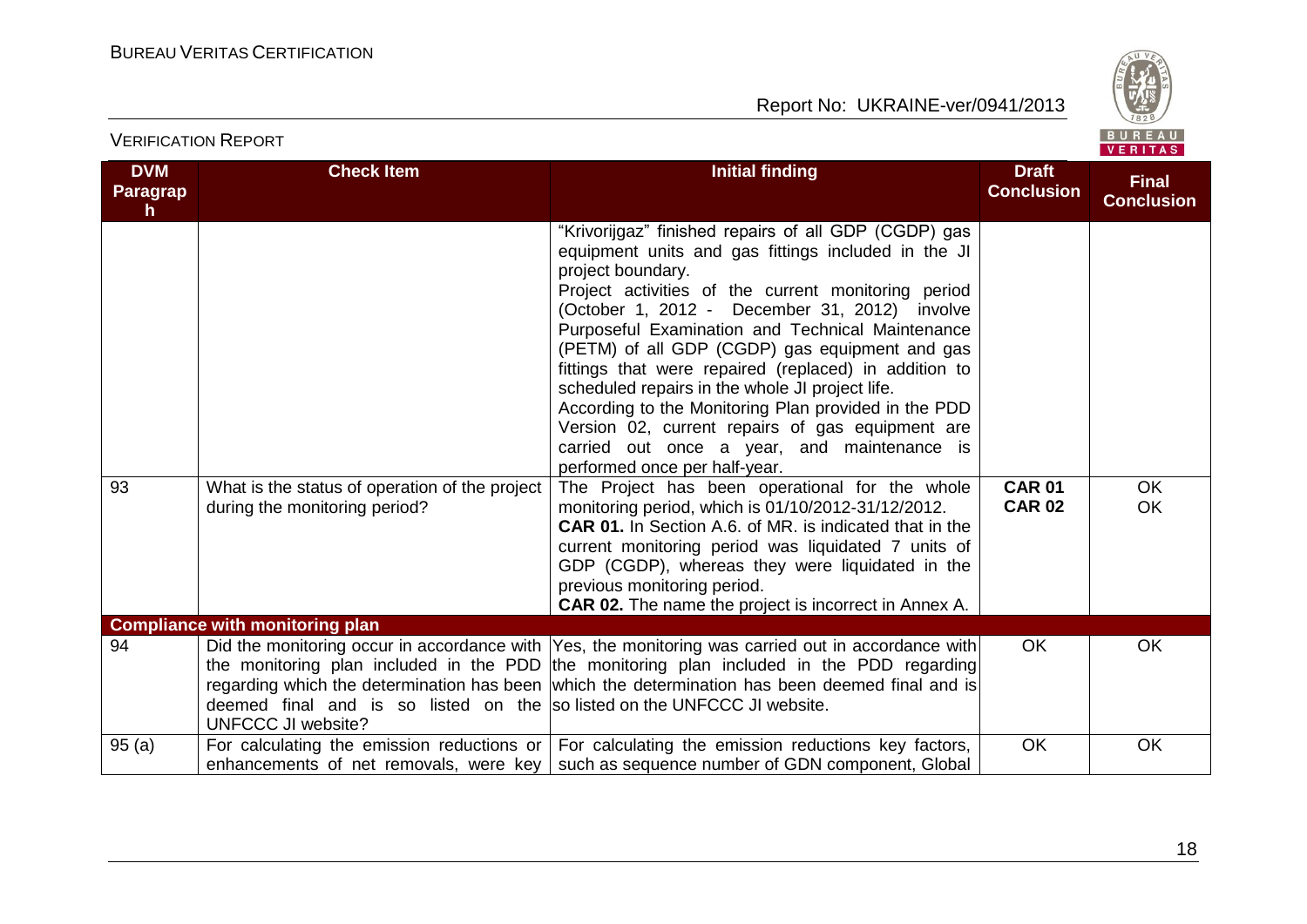

| <b>DVM</b><br><b>Paragrap</b><br>h. | <b>Check Item</b>                                                                                                                                                                                                                                                            | <b>Initial finding</b>                                                                                                                                                                                                                                                                                                                                                                                                                                                                                                                                                                                                                                                                                                                                                                                                                                                                                                                                                                                                                                                                                                                                                                                        | <b>Draft</b><br><b>Conclusion</b> | <b>Final</b><br><b>Conclusion</b> |
|-------------------------------------|------------------------------------------------------------------------------------------------------------------------------------------------------------------------------------------------------------------------------------------------------------------------------|---------------------------------------------------------------------------------------------------------------------------------------------------------------------------------------------------------------------------------------------------------------------------------------------------------------------------------------------------------------------------------------------------------------------------------------------------------------------------------------------------------------------------------------------------------------------------------------------------------------------------------------------------------------------------------------------------------------------------------------------------------------------------------------------------------------------------------------------------------------------------------------------------------------------------------------------------------------------------------------------------------------------------------------------------------------------------------------------------------------------------------------------------------------------------------------------------------------|-----------------------------------|-----------------------------------|
|                                     | factors, e.g. those listed in 23 (b) (i)-(vii)<br>above, influencing the baseline emissions or<br>net removals and the activity level of the<br>project and the emissions or removals as<br>well as risks associated with the project<br>taken into account, as appropriate? | Warming Potential of methane, number of activity<br>(replacement/repair) at GDN component after the<br>presence of APLNG was<br>determined at such<br>component, average mass fraction of methane in the<br>natural gas, natural gas leak factor from GDN<br>component in CLS, natural gas leak factor that<br>corresponds to APLNG for GDN component, time of<br>operation of GDN component under pressure from the<br>beginning of monitoring period "y" to implementation<br>of project activities (repair / replacement) that resulted<br>in the repair of APLNG at such component, time of<br>operation of GDN component under pressure from the<br>moment of implementation of project activities (repair /<br>replacement) that resulted in the repair of APLNG at<br>such component to the end of the monitoring period<br>"y", experience in implementing activities provided by<br>the project, current practice that exists in this field in<br>Ukraine, financial costs and background, legislation,<br>influencing the baseline emissions and the activity<br>level of the project and the emissions as well as risks<br>associated with the project were taken into account,<br>as appropriate. |                                   |                                   |
| 95(b)                               | Are data sources used for calculating<br>emission reductions or enhancements of net<br>removals clearly identified, reliable and<br>transparent?                                                                                                                             | Yes, data sources used for calculating emission<br>reductions or enhancements of net removals are<br>clearly identified, reliable and transparent                                                                                                                                                                                                                                                                                                                                                                                                                                                                                                                                                                                                                                                                                                                                                                                                                                                                                                                                                                                                                                                             | <b>OK</b>                         | <b>OK</b>                         |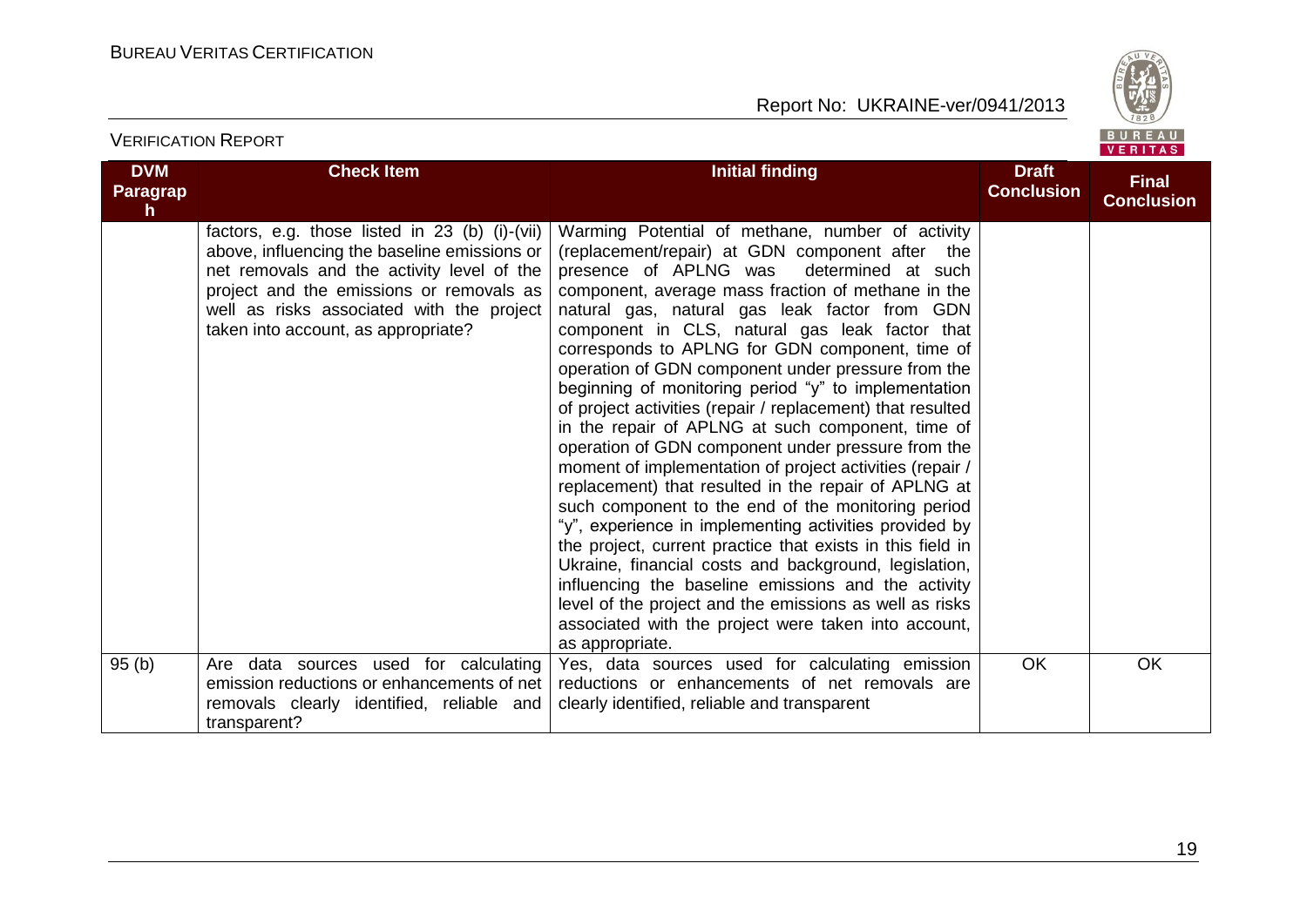

VERIFICATION REPORT

| <b>DVM</b><br><b>Paragrap</b><br>h | <b>Check Item</b>                                                                                                                                                                                                                                                                                                                         | <b>Initial finding</b>                                                                                                                                                                                                                                                                                                                                                                                                                                          | <b>Draft</b><br><b>Conclusion</b> | <b>Final</b><br><b>Conclusion</b> |
|------------------------------------|-------------------------------------------------------------------------------------------------------------------------------------------------------------------------------------------------------------------------------------------------------------------------------------------------------------------------------------------|-----------------------------------------------------------------------------------------------------------------------------------------------------------------------------------------------------------------------------------------------------------------------------------------------------------------------------------------------------------------------------------------------------------------------------------------------------------------|-----------------------------------|-----------------------------------|
| 95(c)                              | and<br>reasonableness,<br>accuracy<br>appropriately justified of the choice?                                                                                                                                                                                                                                                              | Are emission factors, including default Yes, emission factors, including default emission<br>emission factors, if used for calculating the factors, that are used for calculating the emission<br>emission reductions or enhancements of net reductions or enhancements of net removals, are<br>removals, selected by carefully balancing selected by carefully balancing accuracy<br>andl<br>and reasonableness, and appropriately justified of the<br>choice. | <b>OK</b>                         | OK                                |
| 95(d)                              | conservative assumptions and the most   scenarios in a transparent manner.<br>plausible scenarios in a transparent<br>manner?                                                                                                                                                                                                             | Is the calculation of emission reductions or   The calculation of emission reductions is based on<br>enhancements of net removals based on   conservative assumptions and the most plausible                                                                                                                                                                                                                                                                    | <b>OK</b>                         | <b>OK</b>                         |
|                                    | Applicable to JI SSC projects only                                                                                                                                                                                                                                                                                                        |                                                                                                                                                                                                                                                                                                                                                                                                                                                                 |                                   |                                   |
| 96                                 | Is the relevant threshold to be classified as<br>JI SSC project not exceeded during the<br>monitoring period on an annual average<br>basis?<br>If the threshold is exceeded, is the<br>emission<br>reduction<br>level<br>maximum<br>estimated in the PDD for the JI SSC project<br>or the bundle for the monitoring period<br>determined? | N/a                                                                                                                                                                                                                                                                                                                                                                                                                                                             | N/a                               | N/a                               |
|                                    | Applicable to bundled JI SSC projects only                                                                                                                                                                                                                                                                                                |                                                                                                                                                                                                                                                                                                                                                                                                                                                                 |                                   |                                   |
| 97(a)                              | Has the composition of the bundle not $N/a$<br>changed from that is stated in F-JI-<br><b>SSCBUNDLE?</b>                                                                                                                                                                                                                                  |                                                                                                                                                                                                                                                                                                                                                                                                                                                                 | N/a                               | N/a                               |
| 97(b)                              | If the determination was conducted on the<br>basis of an overall monitoring plan, have the<br>project participants submitted a common                                                                                                                                                                                                     | N/a                                                                                                                                                                                                                                                                                                                                                                                                                                                             | N/a                               | N/a                               |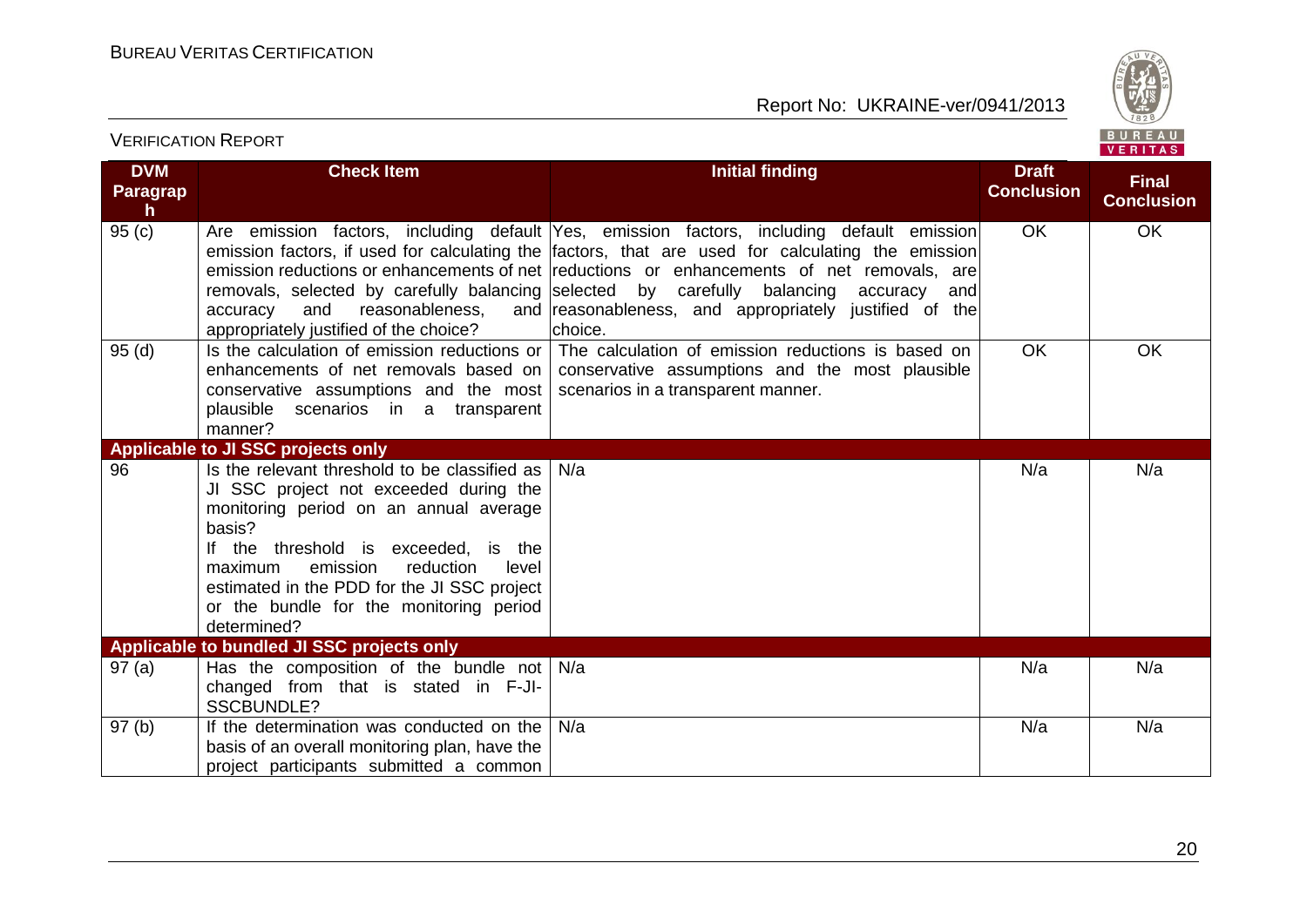

| <b>DVM</b><br>Paragrap<br>$\mathsf{h}$ | <b>Check Item</b>                                                                                                                                                                                                                                                                                                                                | <b>Initial finding</b>                                                                                                                                            | <b>Draft</b><br><b>Conclusion</b> | <b>Final</b><br><b>Conclusion</b> |
|----------------------------------------|--------------------------------------------------------------------------------------------------------------------------------------------------------------------------------------------------------------------------------------------------------------------------------------------------------------------------------------------------|-------------------------------------------------------------------------------------------------------------------------------------------------------------------|-----------------------------------|-----------------------------------|
|                                        | monitoring report?                                                                                                                                                                                                                                                                                                                               |                                                                                                                                                                   |                                   |                                   |
| 98                                     | If the monitoring is based on a monitoring<br>plan that provides<br>for<br>overlapping<br>monitoring periods, are the monitoring<br>periods per component of the project clearly<br>specified in the monitoring report?<br>Do the monitoring periods not overlap with<br>those for which verifications were already<br>deemed final in the past? | N/a                                                                                                                                                               | N/a                               | N/a                               |
|                                        | <b>Revision of monitoring plan</b>                                                                                                                                                                                                                                                                                                               |                                                                                                                                                                   |                                   |                                   |
|                                        | Applicable only if monitoring plan is revised by project participant                                                                                                                                                                                                                                                                             |                                                                                                                                                                   |                                   |                                   |
| 99(a)                                  | Did the project participants provide an N/a<br>appropriate justification for the proposed<br>revision?                                                                                                                                                                                                                                           |                                                                                                                                                                   | N/a                               | N/a                               |
| 99(b)                                  | Does the proposed revision improve the<br>accuracy and/or applicability of information<br>compared to the original<br>collected<br>monitoring plan without changing conformity<br>with the relevant rules and regulations for<br>the establishment of monitoring plans?                                                                          | N/a                                                                                                                                                               | N/a                               | N/a                               |
| <b>Data management</b>                 |                                                                                                                                                                                                                                                                                                                                                  |                                                                                                                                                                   |                                   |                                   |
| 101(a)                                 | Is the implementation of data collection<br>accordance<br>with the<br>procedures in<br>monitoring plan, including the quality control<br>and quality assurance procedures?                                                                                                                                                                       | The implementation of data collection procedures is in<br>accordance with the monitoring plan, including the<br>quality control and quality assurance procedures. | <b>OK</b>                         | OK                                |
| 101(b)                                 | Is the function of the monitoring equipment,<br>including its calibration status, is in order?                                                                                                                                                                                                                                                   | Yes, the function of the monitoring equipment,<br>including its calibration status is in order.                                                                   | <b>OK</b>                         | OK                                |
| 101(c)                                 | Are the evidence and records used for the                                                                                                                                                                                                                                                                                                        | Yes, the evidence and records used for the monitoring                                                                                                             | OK                                | OK                                |

VERIFICATION REPORT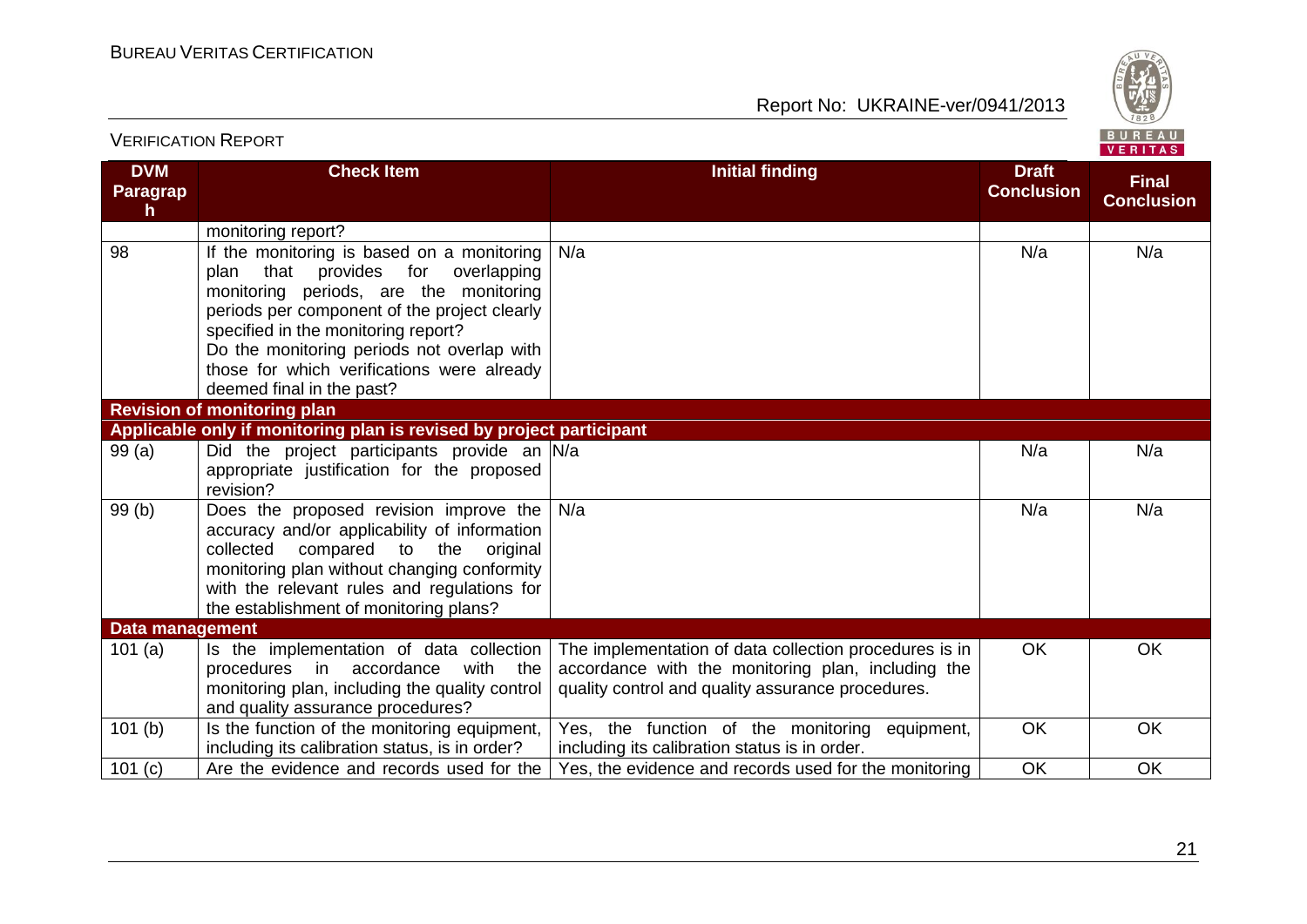

**DVM Paragrap h Check Item Initial finding Initial finding Draft Conclusion Final Conclusion** monitoring maintained in a traceable manner? are maintained in a traceable manner. 101 (d) Is the data collection and management system for the project in accordance with the monitoring plan? The data collection and management system for the project is in accordance with the monitoring plan. The Verification Team confirms the effectiveness of existing management system and operating system and considers them suitable for reliable monitoring of the project. **CL 01**. Please, check the numbering of tables and references in the MR. **CL 01** OK **Verification regarding programs of activities (additional elements for assessment)** 102 **Is any JPA that has not been added to the** JI PoA not verified? N/a N/a N/a 103 **Is the verification based on the monitoring** reports of all JPAs to be verified? N/a N/a N/a 103 Does the verification ensure the accuracy and conservativeness of the emission reductions or enhancements of removals generated by each JPA? N/a N/a N/a 104 Does the monitoring period not overlap with previous monitoring periods? N/a N/a N/a 105 **If the AIE learns of an erroneously included** JPA, has the AIE informed the JISC of its findings in writing? N/a N/a N/a **Applicable to sample-based approach only** 106 Does the sampling plan prepared by the N/a AIE: (a) Describe its sample selection, taking into N/a N/a N/a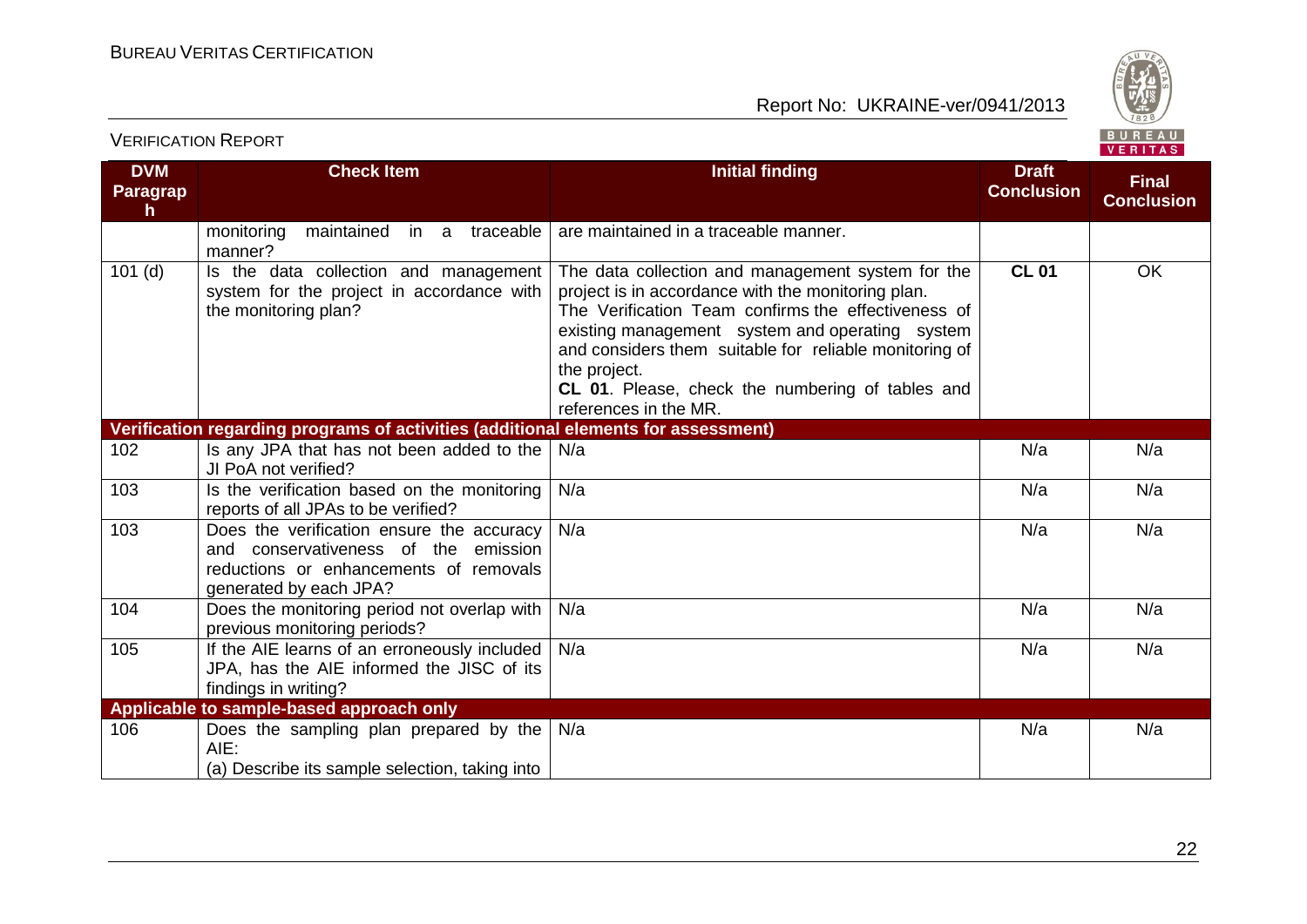

| <b>VERIFICATION REPORT</b>             |                                                                                                                                                                                                                                                                                                                                                                                                                                                                                                                                                                                                                                                                                                                                                                                                                                           |                        |                                   | BUREAU<br><b>VERITAS</b>          |
|----------------------------------------|-------------------------------------------------------------------------------------------------------------------------------------------------------------------------------------------------------------------------------------------------------------------------------------------------------------------------------------------------------------------------------------------------------------------------------------------------------------------------------------------------------------------------------------------------------------------------------------------------------------------------------------------------------------------------------------------------------------------------------------------------------------------------------------------------------------------------------------------|------------------------|-----------------------------------|-----------------------------------|
| <b>DVM</b><br>Paragrap<br>$\mathsf{h}$ | <b>Check Item</b>                                                                                                                                                                                                                                                                                                                                                                                                                                                                                                                                                                                                                                                                                                                                                                                                                         | <b>Initial finding</b> | <b>Draft</b><br><b>Conclusion</b> | <b>Final</b><br><b>Conclusion</b> |
|                                        | account that:<br>(i) For each verification that uses a<br>sample-based approach, the sample<br>selection<br>shall<br>be<br>sufficiently<br>representative of the JPAs in the JI<br>Project. Such extrapolation to all JPAs<br>for that<br>verification<br>identified<br>is.<br>reasonable,<br>taking<br>into<br>account<br>differences among the characteristics of<br>JPAs, such as:<br>- The types of JPAs;<br>- The complexity of the applicable<br>technologies and/or measures used;<br>- The geographical location of each JPA;<br>- The amounts of expected emission<br>reductions of the JPAs being verified;<br>- The number of JPAs for which<br>emission reductions are being verified;<br>- The length of monitoring periods of the<br>JPAs being verified; and<br>- The samples selected for prior<br>verifications, if any? |                        |                                   |                                   |
| 107                                    | Is the sampling plan ready for publication<br>through the secretariat along with the<br>verification<br>report<br>and<br>supporting<br>documentation?                                                                                                                                                                                                                                                                                                                                                                                                                                                                                                                                                                                                                                                                                     | N/a                    | N/a                               | N/a                               |
| 108                                    | Has the AIE made site inspections of at<br>least the square root of the number of total                                                                                                                                                                                                                                                                                                                                                                                                                                                                                                                                                                                                                                                                                                                                                   | N/a                    | N/a                               | N/a                               |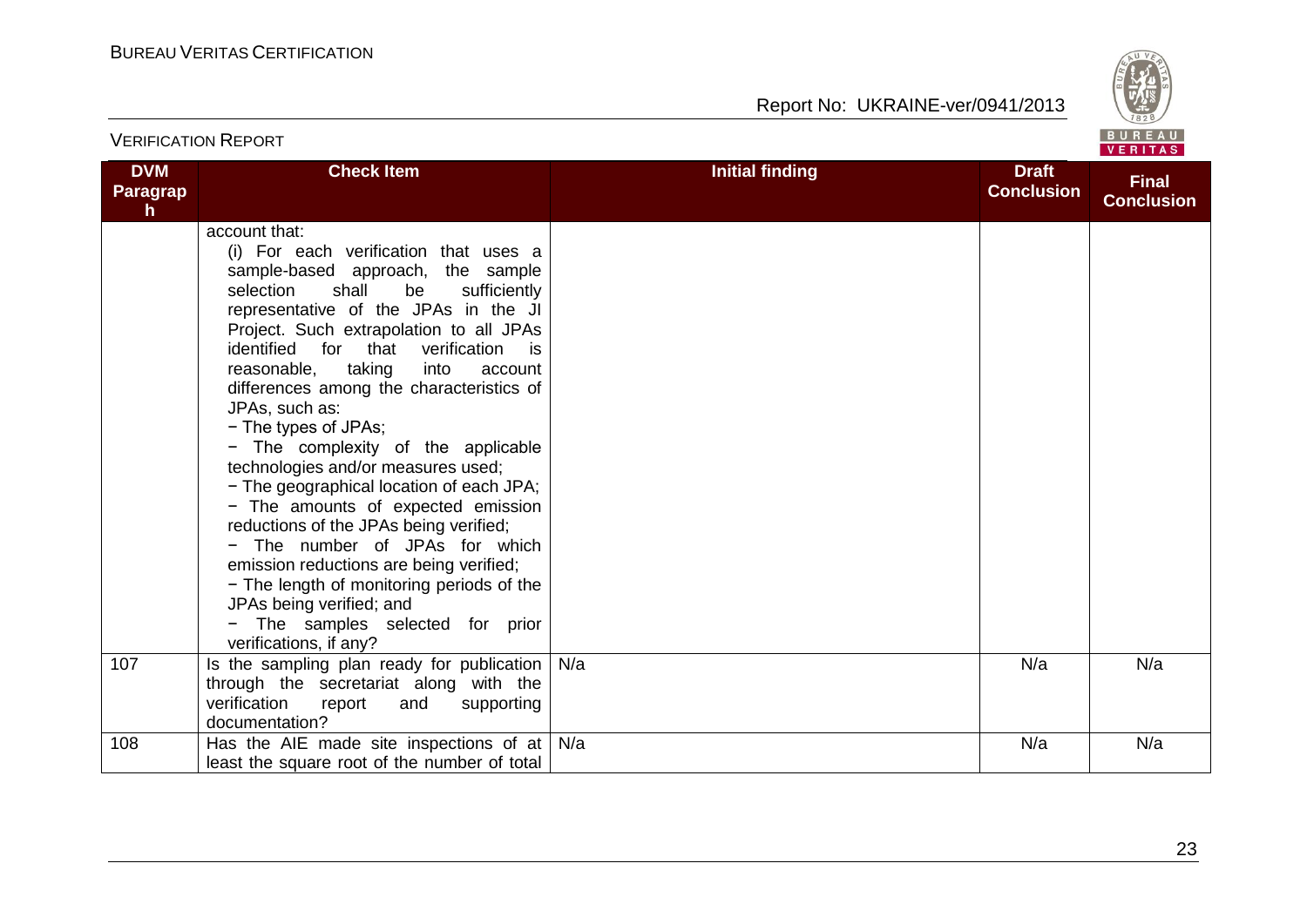

| <b>VERIFICATION REPORT</b>          |                                                                                                                                                                                                                                                                                      |                        |                                   | BURFAU<br>VERITAS                 |  |
|-------------------------------------|--------------------------------------------------------------------------------------------------------------------------------------------------------------------------------------------------------------------------------------------------------------------------------------|------------------------|-----------------------------------|-----------------------------------|--|
| <b>DVM</b><br><b>Paragrap</b><br>h. | <b>Check Item</b>                                                                                                                                                                                                                                                                    | <b>Initial finding</b> | <b>Draft</b><br><b>Conclusion</b> | <b>Final</b><br><b>Conclusion</b> |  |
|                                     | JPAs, rounded to the upper whole number?<br>If the AIE makes no site inspections or<br>fewer site inspections than the square root<br>of the number of total JPAs, rounded to the<br>upper whole number, then does the AIE<br>provide a reasonable explanation and<br>justification? |                        |                                   |                                   |  |
| 109                                 | the sampling plan available<br>for<br>Is.<br>submission to the secretariat for the JISC.s<br>ex ante assessment? (Optional)                                                                                                                                                          | N/a                    | N/a                               | N/a                               |  |
| 110                                 | If the AIE learns of a fraudulently included<br>JPA, a fraudulently monitored JPA or an<br>inflated number of emission reductions<br>claimed in a JI PoA, has the AIE informed<br>the JISC of the fraud in writing?                                                                  | N/a                    | N/a                               | N/a                               |  |

## 24